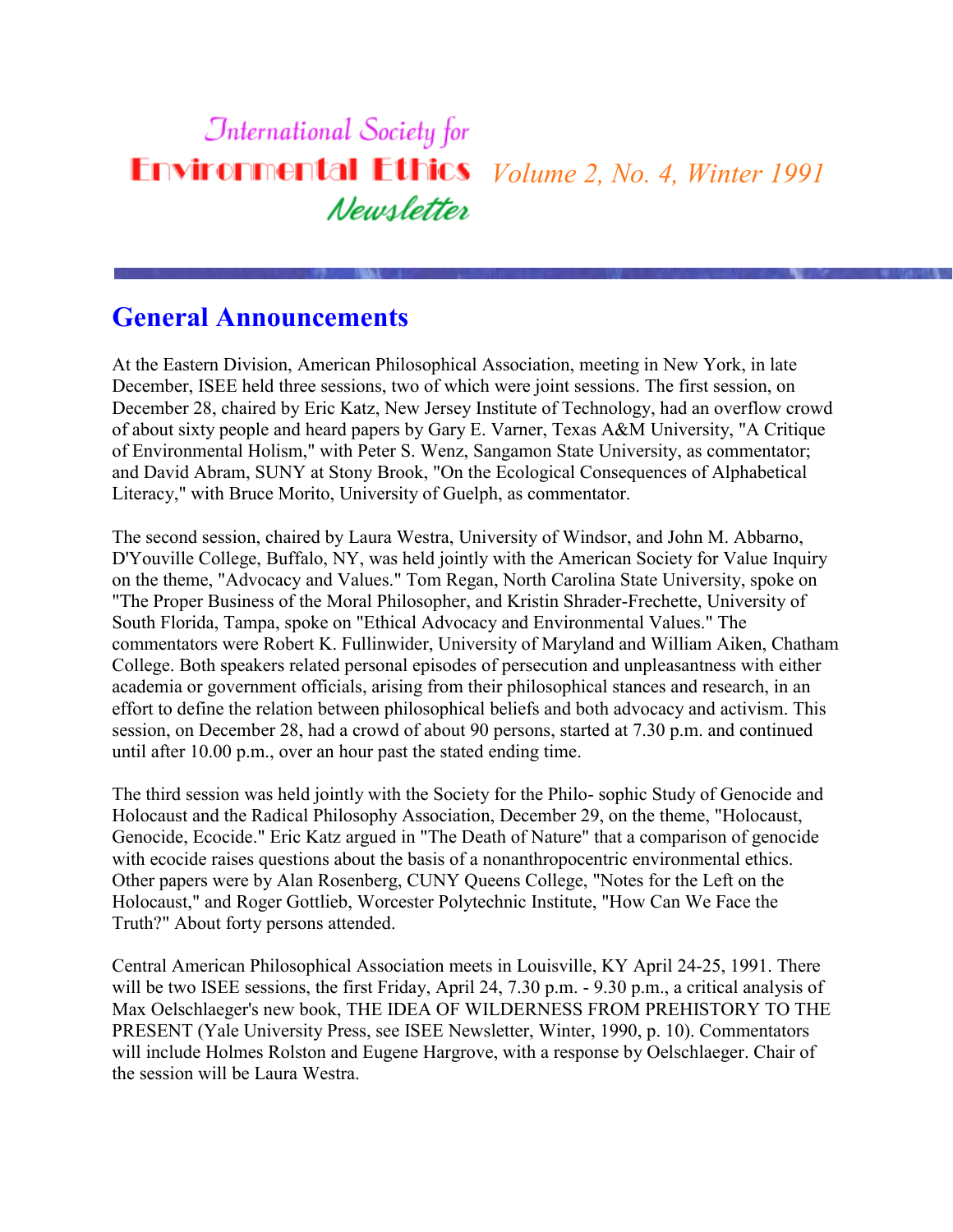The Second Session, of contributed papers, will be Saturday, April 25, 7.00 p.m. - 9.00 p.m. The papers are Ned Hettinger, College of Charleston, SC, "Bambi Lovers vs. Tree Huggers: Are Environmentalists Plant Chauvinists: Must Animal Activists Hate Nature?" (a critique of Holmes Rolston); Vincent Medina, Seton Hall University, South Orange, N. J., "The Nature of Environmental Values," Peter S. Wenz, Sangamon State University, "Shaking the Land Ethic's Foundations," and William Vitek, Clarkson University, Potsdam, NY, "Aristotle and Agriculture: Outlines of an Environmental Ethics."

There will be an ISEE session at the Pacific APA, Portland, Oregon, March 25-28, 1992. Contact: Ernest Partridge, Department of Philosophy, California State University, Fullerton, CA 92634.

The ISEE Program for the American Academy for the Advancement of Science Annual Meeting, Chicago, February 6-11, 1992 is "International Law and Environmental Ethics." The session is Saturday, February 8, at 2.30 p.m. The speakers are: John E. Carroll, Department of Natural Resources, University of New Hampshire, Durham, NH, "International Ethics, Sustainability, and Natural Resources Development"; Laura Westra, Department of Philosophy, University of Windsor, Ontario, "International Law and the Question of Integrity"; Mark Sagoff, Institute for Philosophy and Public Policy, University of Maryland, "Overlapping Consensus in International Regime Form>

#### **Transfer interrupted!**

of Toronto, "A Great Lakes Dilemma: Lake Trout Restoration Leads to Contamination of Humans"; Lynton K. Caldwell, Indiana University, "Ethics of Economics in Transnational Environmental Affairs", Edith Brown-Weiss, U. S. Environmental Protection Agency, "International Law and Environmental Ethics."

ISEE will hold a meeting in conjunction with the American Catholic Philosophy Association, San Diego, CA, on March 28, 1992. There will be a joint panel on the "Fate of the Earth and Human Responsibility. The chair, also a commentator, will be Kenneth Schmitz, who is the 1992 Aquinas Medalist. Speakers will include Thomas Berry, "The Fate of the Earth and Human Responsibility," Bill Devall, "Integrity, Biodiversity, and Deep Ecology," and Laura Westra, "Integrity of Creation and Sustainability."

ISEE will hold a joint meeting with the Society for Conservation Biology, June 28-July 2, 1992, at the Virginia Polytechnic Institute and State University, Blacksburg, VA. The Society for Conservation Biologists is the largest world-wide organization of conservation biologists, with over 4000 members. Attendance is expected to exceed 500. The ISEE joint program will include one session on "Facts and Values in Conservation Biology," with three or four papers and commentators, and a roundtable on "Environmental Ethics and Conservation Biology," with a panel of three environmental ethicists and three conservation biologists. Paper submissions and proposals are invited. Especially desired are papers examining the implications of recent developments in epistemology and philosophy of science as they relate to conservation biology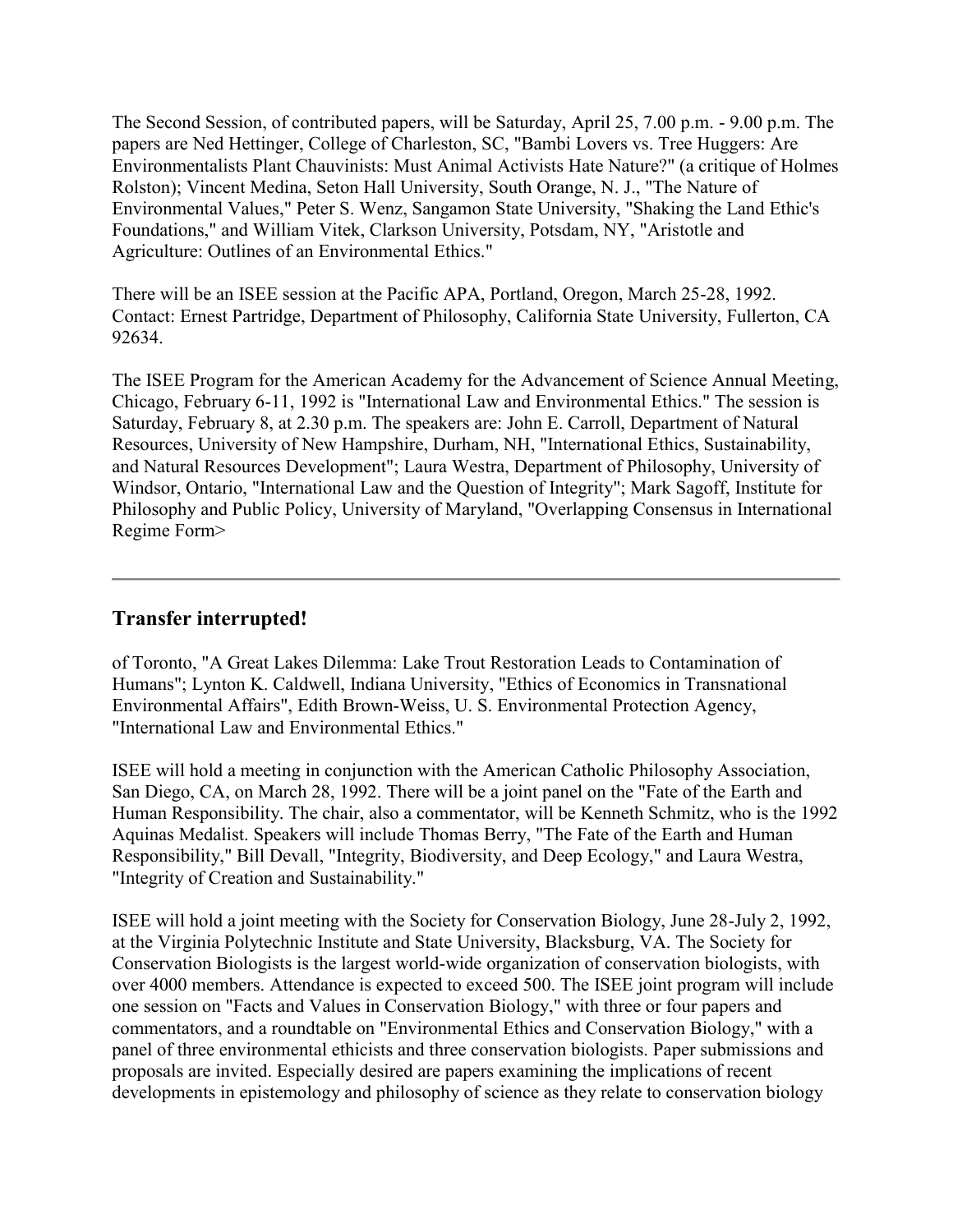(for example, the demise of logical positivism and its implications for conservation biology). Contributions by philosophers, conservation biologists, and related disciplines are welcome. Authors should keep in mind that most of the audience will not be trained in philosophy. Preferred length is 10-14 pages; send three copies in a format suitable for blind review. Include a brief CV. Materials will not be returned. Persons interested in being commentators should send a brief CV. Nominations for the roundtable are welcome. Deadline for papers: March 1, 1992. Send papers, inquiries, and other correspondence to Jack Weir, ISEE-SCB Program Chair, Department of Philosophy, UPO Box 0662, Morehead State University, Morehead, KY 40351. Phone 606/784-0046. Fax 606/783-2678. Another contact is Bryan G. Norton, Georgia Institute of Technology, Fax 404/853- 0535.

ISEE will hold two sessions at the International Conference on Human Violence and Coexistence, Montreal, Quebec, Canada, July 11- 13. The first is "Ecofeminism and Environmental Violence," with speakers Mary Anne Warren, Michael Fox, and Mary Mahowald. Paper topics to be announced. The second session is of contributed papers, send paper proposals to Laura Westra by February 28. Contact Laura Westra, address below.

A "Conference on Earth Rights and Responsibilities: The Confluence of Human Rights and Environmental Protection," sponsored by the American Association for the Advancement of Science, and hosted by Yale Law School, will be held at Yale University, April 3-5. The conference will seek strategies for broader recognition of the right to a healthy and sustainable environment and mechanisms to implement this right. The conference call notes that "Tragically, the less powerful and affluent people of virtually all societies suffer disproportionately from environmental risks and often experience severe government suppression of their views. A series of panels and action oriented workshops will focus on conceptualizing, developing standards, and implementing rights to a healthy and sustainable environment, or environmental rights." The conference immediately follows the final preparatory meeting in New York for the UNCED Rio de Janeiro conference, and will be coordinated with it. Other sponsors include the Natural Resources Defense Council, the Churches Center for Theology and Public Policy, the Center for International Environmental Law, and the Sierra Club Legal Defense Fund. Holmes Rolston is a participant. Contact Amy Crumpton, Science and Human Rights Program, American Association for the Advancement of Science, 1333 H Street, NW, Washington, DC 20005. Phone 202/326- 6795.

The Second International Conference on Ethics and Environmental Policies will be held at the University of Georgia on April 5-7, 1992. The Conference is sponsored by the Environmental Ethics Certificate Program of the University of Georgia and the Fondazione Lanza (Padua, Italy). The theme of the conference is "Theory Meets Practice" and its objective is to bring new environmental thinking (e.g. ecofeminism, deep ecology) to a practical basis. For more information, write Peter G. Hartel, Department of Agronomy, The University of Georgia, Athens, GA 30602. Phone 404/542-0898. Fax 404/542-0914.

The School of Philosophy of the Federal University of Rio Grande do Sul in Porto Alegre, RS, Brazil, in cooperation with the Center for the Advancement of Applied Ethics, Carnegie Mellon University, Pittsburgh, PA, will hold the "International Conference on Ethics, University and Environment," May 24-29, in conjunction with UNCED in Rio de Janeiro. The conference will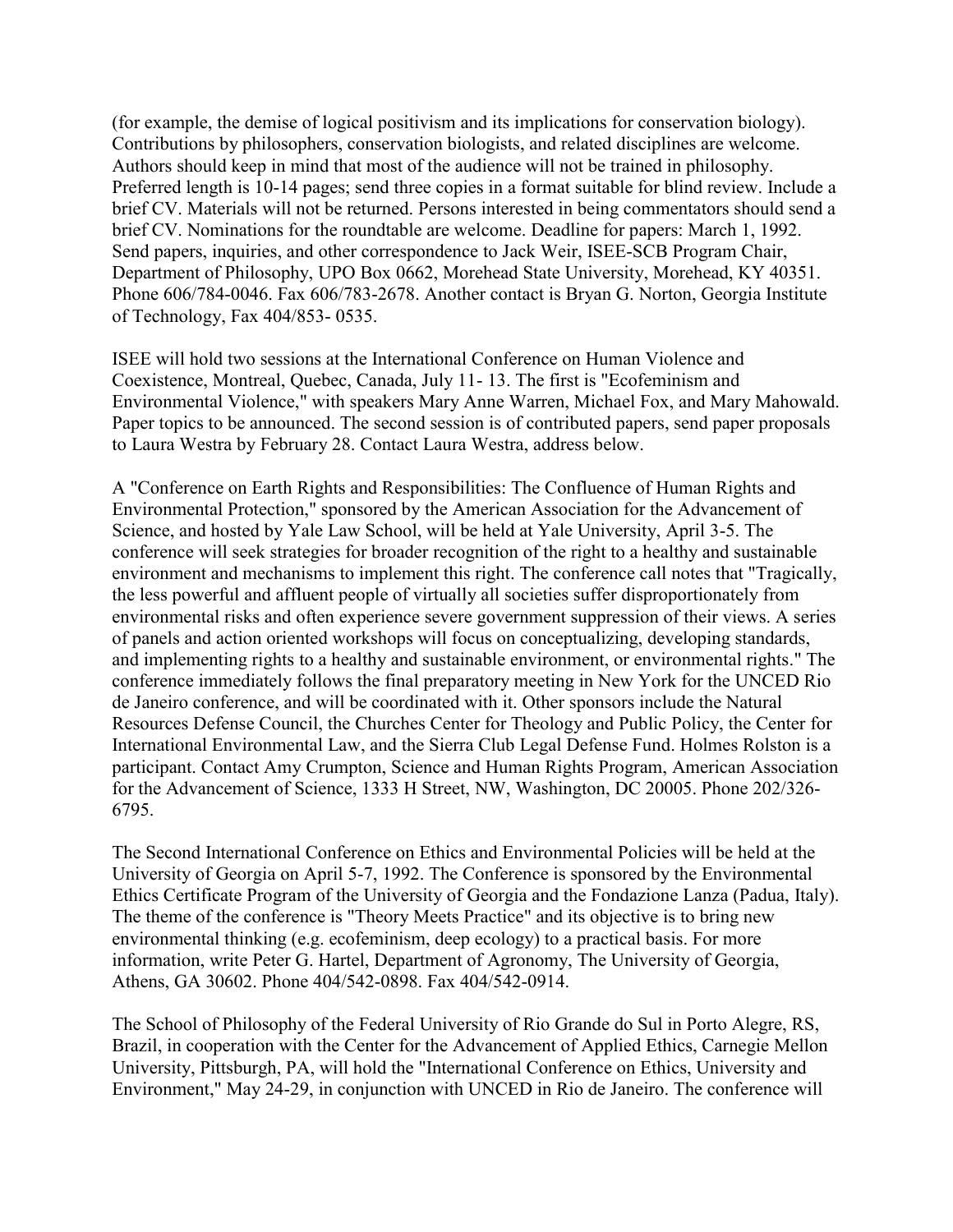be in Porto Alegre, a coastal city about 800 miles south of Rio de Janeiro, and the capital of the state of Rio Grande do Sul. Participants include Dr. Jose Lutzenberger, Secretary of State for Environment in Brazil, Maurice Strong from the United Nations, Dr. Jean-Pierre Dupuis from France, Holmes Rolston and J. Baird Callicott from the United States, Andrew Brennan from the United Kingdom (and Australia), Laura Westra from Canada. The conference organizer is Dr. Fernando Jose R. Da Rocha. Contact: Professor Fernando Jose R. da Rocha, Instituto de Filosofia e Ciencias Humanas, Federal University of Rio Grande do Sul, Av. Bento Goncalves, 9500 - Campus do Vale, 91500 Porto Alegre, RS, BRAZIL. Fax: 55 (512) 36.17.62. A U. S. contact is Peter Madsen at Carnegie Mellon, 412/268-5703.

See in "Issues," below, for comment on UNCED in Rio de Janeiro.

The Third International Conference on Ethics and Development will be held at the Universidas Nacional Autonoma de Honduras, in Tegucigalpa, Honduras, June 21-27, 1992. Sponsored by the International Development Ethics Association (IDEA), the theme of the meeting is "The Ethics of Ecodevelopment: Culture, the Environment, and Dependency." This conference follows UNCED in Rio de Janeiro, about a week later. The deadline for advanced registration is April 30, 1991. Contact David A. Crocker, IDEA, Department of Philosophy, Colorado State University, Ft. Collins, CO 80523. Fax 303/491-0528. Telephone 303/484-5764.

"The Global Village: Ethics and Values in a Shrinking, Hurting World," will be held February 27-29 at the Hyatt Regency Hotel in Miami, FL, sponsored by Barry University, Miami Shores, FL. A main emphasis is higher education and the environment and the keynote address is "Crisis in Values and Ethics in Higher Education and the Environment." Contact Center for Applied and Professional Ethics, Barry University, 11300 NE 2nd Avenue, Miami Shores, FL 33161-6695.

"Stability and Change in Nature: Ecological and Cultural Dimensions," a biophilosophical analysis of concern for the environment, will be held March 16-18 in Budapest, Hungary. The conference is sponsored by the International Forum for Biophilosophy in collaboration with the Hungarian Academy of Sciences and Sigma Xi, the Scientific Research Society (USA). Contact Guido Van Steendam, Conference Coordinator, International Forum for Biophilosophy, Craenendonck 15, B-3000 Leuven, BELGIUM. Phone +32 (0)16 23.11.74. Fax +32 (0)16 29.07.48

Mark Sagoff has been chosen a 1991 Pew Scholar, one of ten chosen for this prestigious award, bringing \$ 50,000 a year for three years. Sagoff will work on moral, aesthetic, and cultural issues in preserving biodiversity. Sagoff is Director of the Institute for Philosophy and Public Policy, University of Maryland. Holmes Rolston is an independent nominator for the Pew Scholars Foundation for the 1991 awards.

Patricia Werhane, Loyola University in Chicago, and the Society for Business Ethics invite the ISEE to cosponsor with them a special issue of the BUSINESS ETHICS QUARTERLY, March 1993, devoted to "Business and the Environment." ISEE members and others are encouraged to submit papers, from which about five will be selected for publication in this theme issue. Send papers and address inquiries to Laura Westra, Department of Philosophy, University of Windsor,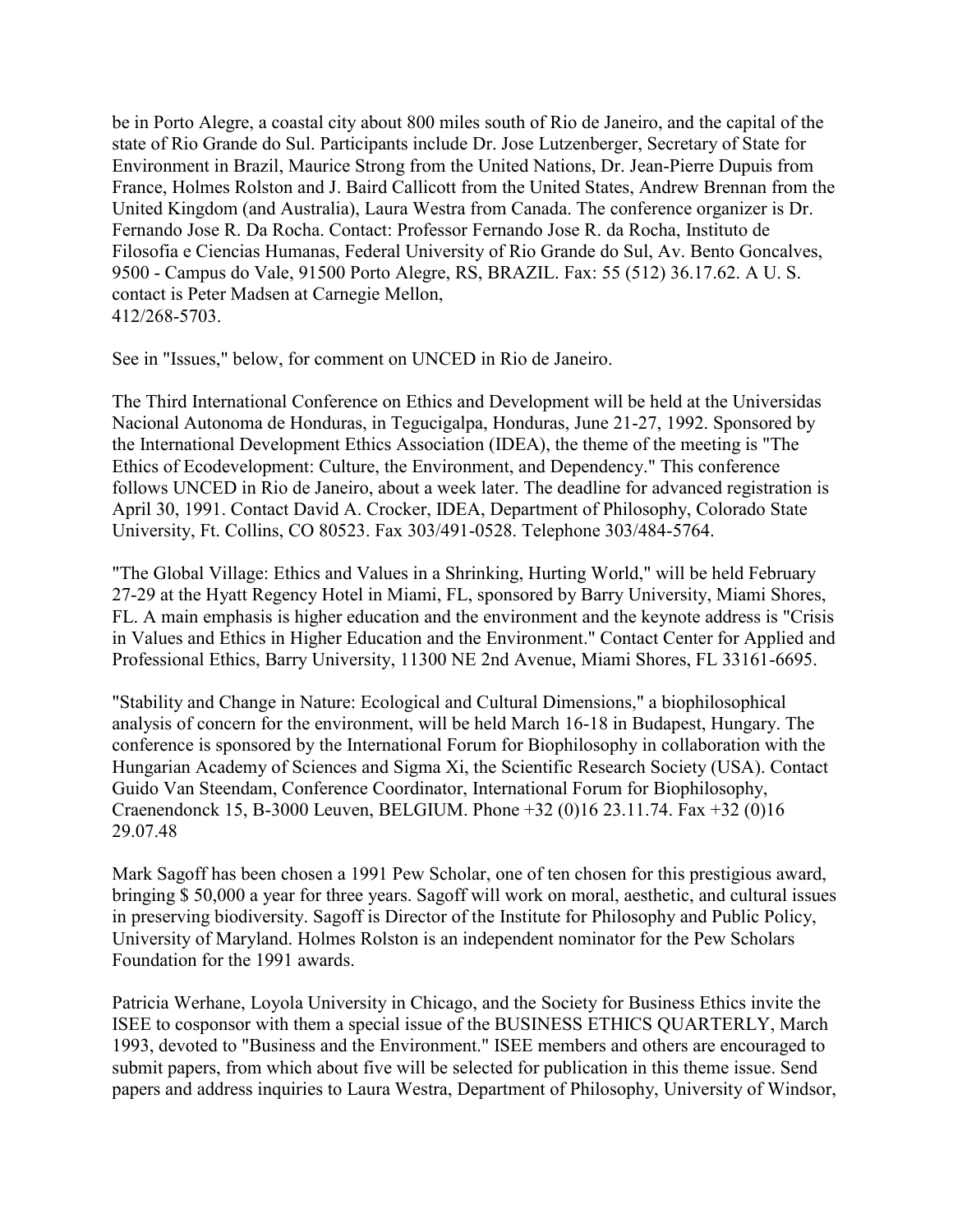address below.

A new academic journal in Britain, ENVIRONMENTAL VALUES, is planned. The journal will be interdisciplinary and international, with particular reference to philosophy, economics, and law. The first issue is expected in early 1992. An editorial board has been named with persons from the United Kingdom, the United States, Australia, Canada, Poland, Germany, and from the fields of geography, philosophy, economics, politics, and natural resource policy. Papers are invited, to be sent to the editor: Alan Holland, Department of Philosophy, Bowland College, University of Lancaster, Lancaster LA1 4YT, United Kingdom. Another contact is Andrew Johnson, The White Horse Press, 10 High Street, Knapwell, Cambridge CB3 8NR, United Kingdom. Phone 095 47 527.

The 1991 American Veterinary Medical Association's Animal Welfare Forum, November 7, in Chicago, was on the theme "The Veterinarian's Role in the Welfare of Wildlife." Palmer House Hotel in Chicago. Holmes Rolston gave an opening address, "Ethical Responsibilities to Wildlife." Papers from this symposium with be published in a March issue of the JOURNAL OF THE AMERICAN VETERINARY MEDICAL ASSOCIATION.

Nicolas M. Sosa, teaching at the University of Salamanca, Spain, announces a master's program in "Environmental Science" there.

The two-year program has two major components in the first year: The environmental problem and the natural environment; the second year concentrates on the human environment, treating human impact on the environment. Professor Sosa is the author of ETHICA ECOLOGICA, see recent books below.

The Cajun Prairie Preservation Society has been formed by Bruno Bursari, who teaches biology at Louisiana State University at Eunice, in collaboration with colleagues. They publish a journal and organize meetings devoted to conserving natural Cajun Prairie plants and wildlife. Contact Bruno Bursari, Biology Department, Louisiana State University at Eunice, P. O. Box 1129, Eunice, LA 70535. Phone 318/ 457-7371.

THE NATIONAL GEOGRAPHICAL JOURNAL OF INDIA will publish a special 1993 issue on "Environmental Ethics and Power of Place." Article proposals should be submitted to Professor Rana P. B. Singh, NATIONAL GEOGRAPHICAL JOURNAL OF INDIA, No. B29/12A Lanka, Varanasi, U. P. 221005, India.

The Canadian Social Sciences and Humanities Research Council has adopted a strategic funding program for Applied Ethics, and about a quarter of the grants under that program over the last two years have been on environmental topics and sustainable development.

The McGill Centre for Medicine, Ethics and Law has received a major grant of \$ 750,000 over five years from Hydro Quebec for work in environmental ethics. Contact Margaret A. Somerville, Director, McGill Centre for Medicine, Ethics and Law, 2020 University, 24th Floor, Montreal, Quebec H#A 2A5, Canada.

The Canadian Society for the Study of Practical Ethics (CSSPE) has pursued environmental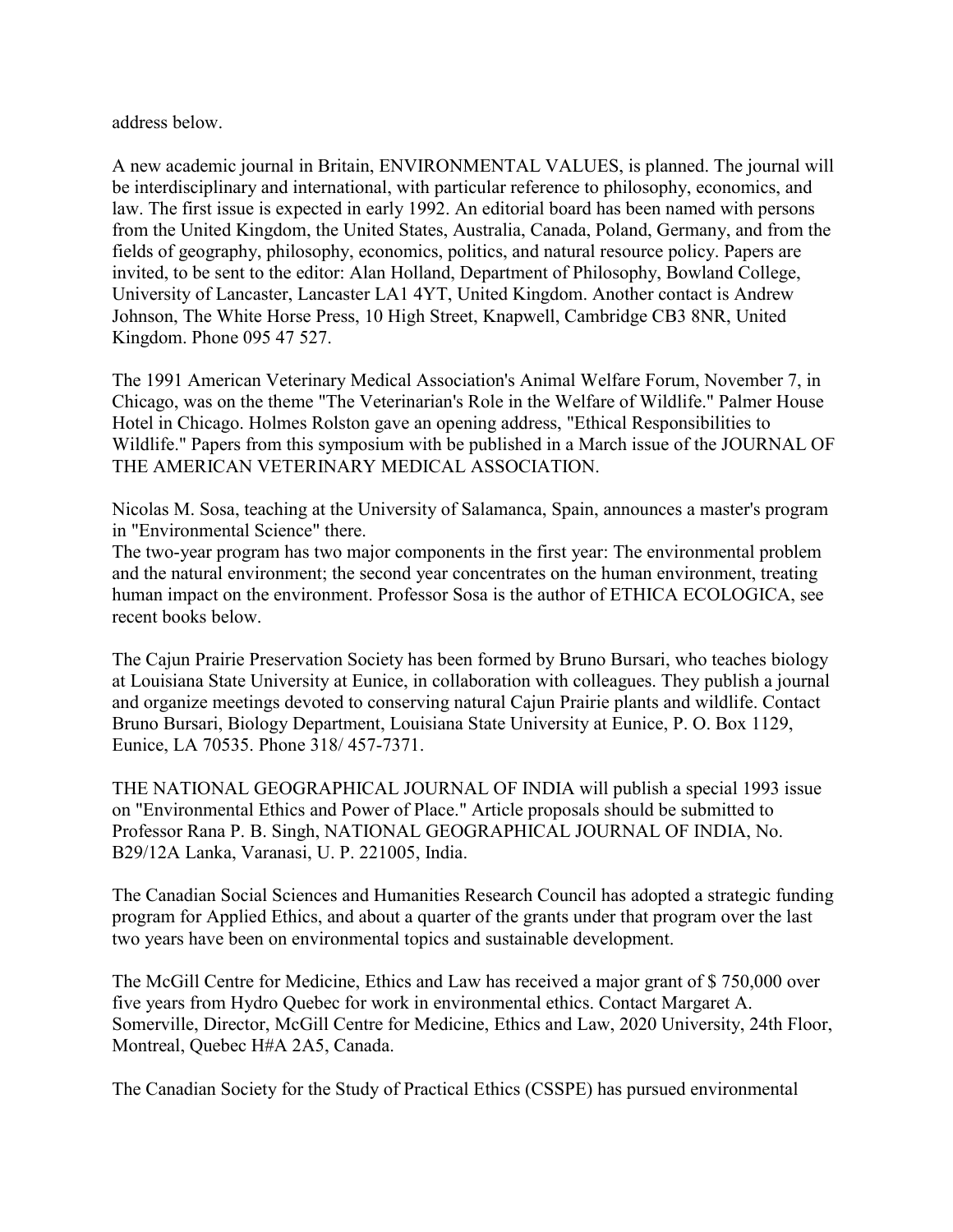themes in recent programs in conjunction with ISEE. The next meetings of the CSSPE will take place at the Learned Society meetings at the University of Prince Edward Island in Charlottetown, PEI, on May 27-30. A major theme of these meetings will be normative issues related to "Aboriginal Self- Government and Land Claims and Canadian Land Use Decisions: Social and Environmental Implications." Papers or abstracts may be sent to Professor Sylvie Tourigny, Sociology Department, Western Michigan University, Kalamazoo, MI 49008-5189.

CSSPE also publishes a newsletter three times a year. Contact: Peter Miller, Department of Philosophy, University of Winnipeg, 515 Portage Ave., Winnipeg, Manitoba R3B 2E9, Canada. E-mail: MILLER@UWPGO1.UWINNIPEG.CA. Membership costs \$ 10. (Thanks to Peter Miller for the Canadian items.) Schumacher College, Dartington, Devon, UK, is holding two short courses this spring. The first is on Deep Ecology, led by Arne Naess, with contributions from a number of others. The systematic basis of deep ecology will be explored, both as a philosophy and a social movement. The course is running from January 6 - February 6. The second course is Bioregionalism, led by Kirkpatrick Sale, from March 16 - April 3. The course investigates the organization of communities according to natural formations rather than political boundaries. Contact: The Administrator, Schumacher College, The Old Postern, Dartington, Totnes, Devon TQ9 6EA, United Kingdom.

The Annual Business Meeting and Election of Officers will be held this year at the Central Division APA in Louisville, KY. The Nominations Committee is making the following recommendations this year: President: Holmes Rolston, III, term to expire spring 1994 Vice-President: Eric Katz, 1994 Secretary, Laura Westra, 1995 Treasurer, Peter Miller, 1993 The Nominations committee also recommends a constitutional change to separate the office of President from the Editorship of the Newsletter.

Members of the Nominations Committee are: Jack Weir, Chair (Department of Philosophy, UPO Box 0662, Morehead State University, Morehead, KY 40351, phone 606/784-0046, fax 606/783- 2678), Kristin Shrader-Frechette (Department of Philosophy, University of South Florida, Tampa, FL 33620-5550, phone 813/974- 2447), George Sessions (Department of Humanities, Sierra College, Rocklin, CA 95667, phone 916/624-3333, Department of Humanities, ext. 2264, office), Robin Attfield (Philosophy Section, University of Wales, P. O. Box 94, Cardiff CF1 3XE, United Kingdom, phone (0222) 874025, fax (0222) 371921. Members represent Eastern, Central, and Pacific Divisions of APA, and an International member. This committee will continue in 1993, when, pending the outcome of the April business meeting, only one officer (Miller) may need to be replaced.

Andrew Brennan has accepted a position as professor of philosophy at the University of Western Australia. Address: Department of Philosophy, University of Western Australia, Perth WA 6009, Australia. Phone 09 380 2107. Fax 09 380 1057. E mail: abrennan@au.oz.uwa.cc.uniwa. Brennan was formerly the contact person for ISEE in the United Kingdom, and his replacement will be announced in the next newsletter.

Robert Elliot is the contact person for Australia and New Zealand. Send membership forms and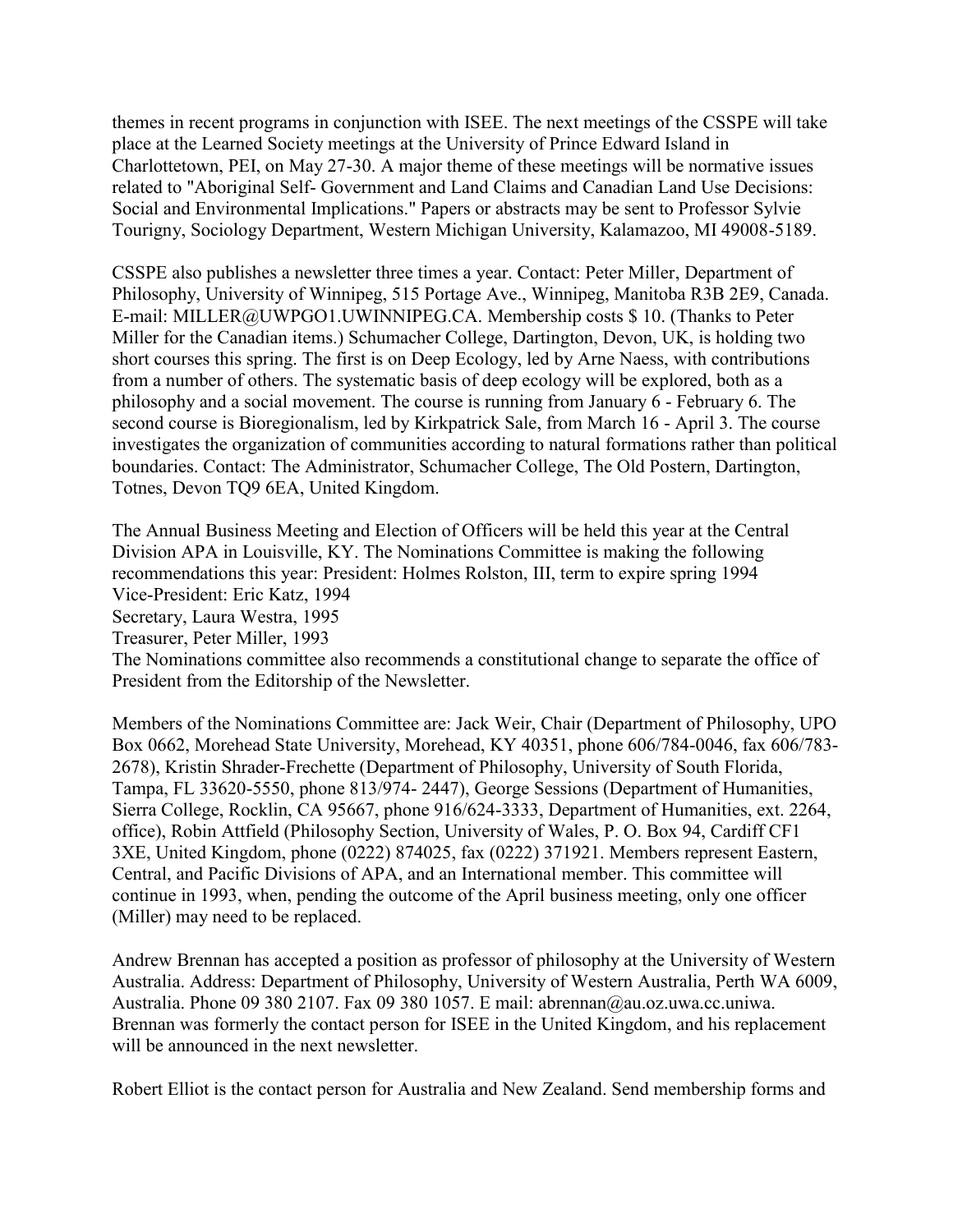dues in amount \$ 15.00 Australian (\$ 7.50 for students) to him. Address: Department of Philosophy, University of New England, Armidale, N.S. W. 2351, Australia. Telephone (087) 7333. Fax (067) 73 3122. Arrangements are underway to have a special contact person for Eastern Europe, Russia, and the countries of the former Soviet Union.

Persons elsewhere in Europe, Asia, and South America may remit to any of the above persons, or to Laura Westra, address below, as seems convenient in any of the four currencies.

Members and others are encouraged to submit appropriate items for the newsletter to Holmes Rolston, Department of Philosophy, Colorado State University, Fort Collins, CO 80523, who is editing this newsletter. Phone 303/491-5328 (office) or 491-6315 (philosophy office) or 484- 5883 (home). Fax: 303-491-0528, 24 hours. News may also be submitted to Laura Westra, Department of Philosophy, University of Windsor, Ontario, Canada N9B 3P4, and Canadian news is best directed to her. Items may also be submitted to other members of the Governing Board. Include the name of an appropriate contact person, where relevant and possible. International items are especially welcomed.

Dues for 1992 are now payable. See form at the end of the news letter. Members with dues unpaid for 1991 will find a pink slip accompanying your newsletter. About 220 persons have paid 1991 dues. In addition, \$ 87 was received in donations. The balance before reproducing and mailing this newsletter is about \$ 800.00. A financial statement will be published in the next newsletter.

# **Jobs in Environmental Ethics, Philosophy, Policy, and Conservation**

Three positions that involve environmental ethics have been recently advertised. Other positions have been advertised in related areas. In some cases the application deadlines may have passed, but others are still open.

University of North Texas, Denton, TX. Senior level position, starting fall 1992, with an applied specialty in the field of environmental ethics, and a traditional specialty in either philosophy or religious studies. Contact Dr. Eugene C. Hargrove, Chair, Department of Philosophy and Religious Studies, University of North Texas, P. O. Box 13525, Denton, TX. Phone 817/565- 2266.

University of Colorado, Boulder. AOS: Any area of moral, social, political, or legal philosophy. AOC: Bioethics, environmental philosophy, feminism. Preference to candidates at the assistant level, but other levels considered. Contact: Professor James W. Nickel, Search Committee Chair, Campus Box 232, University of Colorado, Boulder, CO 80309-0232.

Old Dominion University, Norfolk, Virginia, Department of Philosophy, has listed a position at the assistant professor level. AOS: applied ethics, open to business ethics, environmental ethics, gender and ethics, computer ethics, ethics and religion, but excluding bioethics. AOC philosophy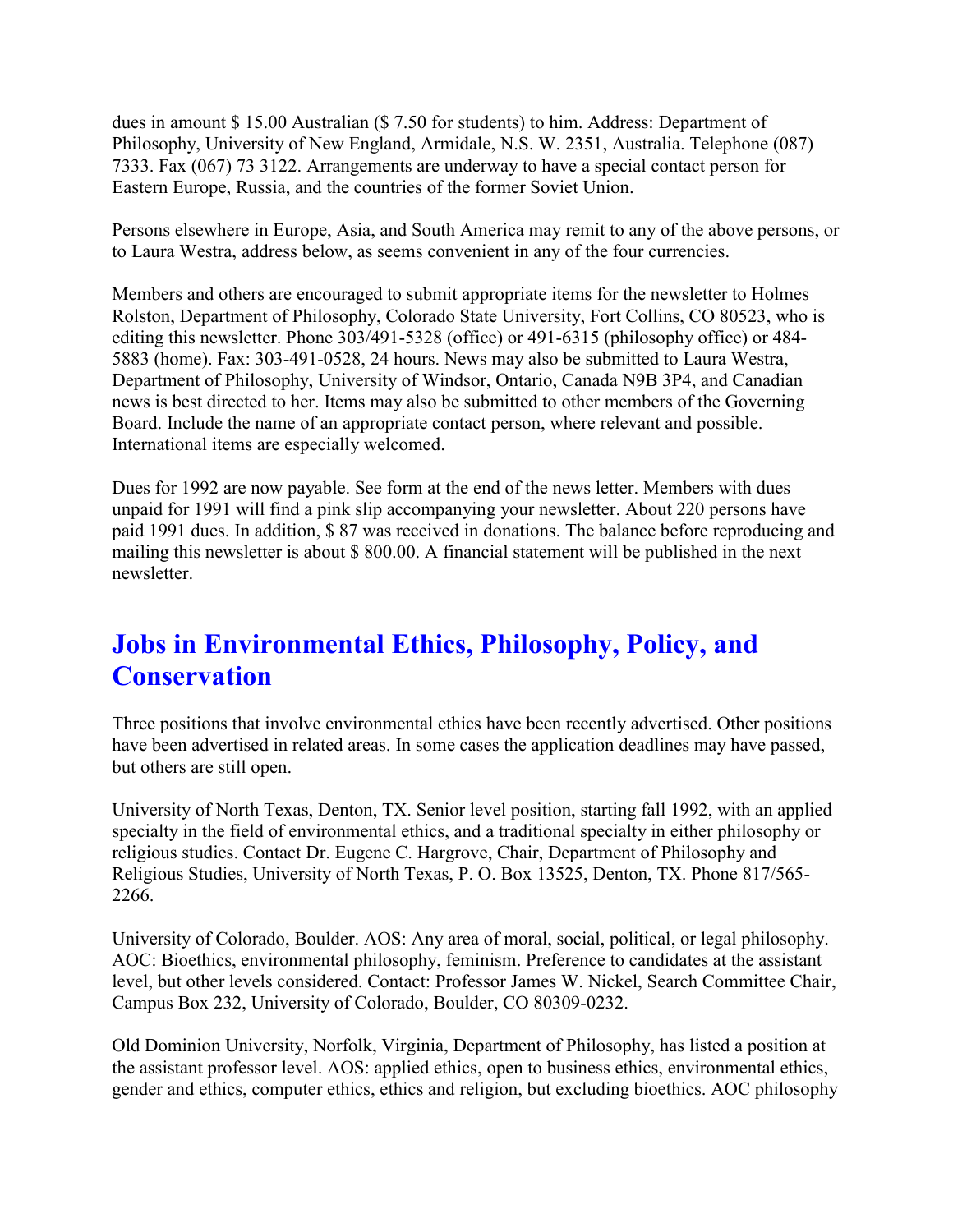of law or social philosophy preferred.

Tulane University has endowed a chair in environmental policy and is seeking the first person to fill the chair. They are seeking a senior person with a national reputation for research on environmental policy. Salary and related matters are negotiable. Contact Professor James Wright, Chair of Search Committee, Department of Sociology, 220 Newcomb Hall, Tulane University, New Orleans, LA 70118.

University of California, Santa Cruz. The Board of Environmental Studies at the University of California, Santa Cruz, is recruiting for a full-time tenure track position in the field of applied environmental policy analysis. Rank: Assistant Professor. Position available September 1992. Contact Michael SoulÇ, Environmental Studies Board, University of California, Santa Cruz, 95604.

University of California, Santa Cruz. Third World Ecological Sustainability. A second position is available in this area.

New Jersey Institute of Technology has up to five positions open:

- 1. Social scientist in environmental policy with specialization
- in environmental economics.
- 2. Environmental studies, specialization open.
- 3. Social scientist, political theorist, or philosopher in
- technology, environment, or public health policy.
- 4, Historian with specialization in history of technology/enviro- nment/engineering.

5. Global studies historian.

These positions are part of a rapidly expanding interdisciplinary undergraduate and graduate program in Science, Technology, and Society. Contact: Personnel Office, New Jersey Institute of Technology, Newark, NJ 07102.

# **Recent Books, Articles, and Other Materials**

--THE MONIST, April 1992, is a special issue on values in the natural world, edited by J. Baird Callicott.

--Freya Mathews, THE ECOLOGICAL SELF. London: Routledge, 1990, is also being published in the United States by Barnes and Noble. Savage, Maryland, 1991. Mathews claims here the first book-length treatment of the metaphysical foundations of ecological ethics. The author seeks to provide a metaphysical illumination of the fundamental ecological intuition that we are in some sense "one with" nature and that everything is connected to everything else. She considers and rejects the dominant atomistic metaphysics implicit in Newtonian physics. Drawing on Einsteinian cosmology, modern systems theory, and the philosophy of Spinoza, she elaborates a new metaphysics of interconnectedness. The normative implications of this new metaphysics for our conceptions of nature and the self are analyzed in this provocative study.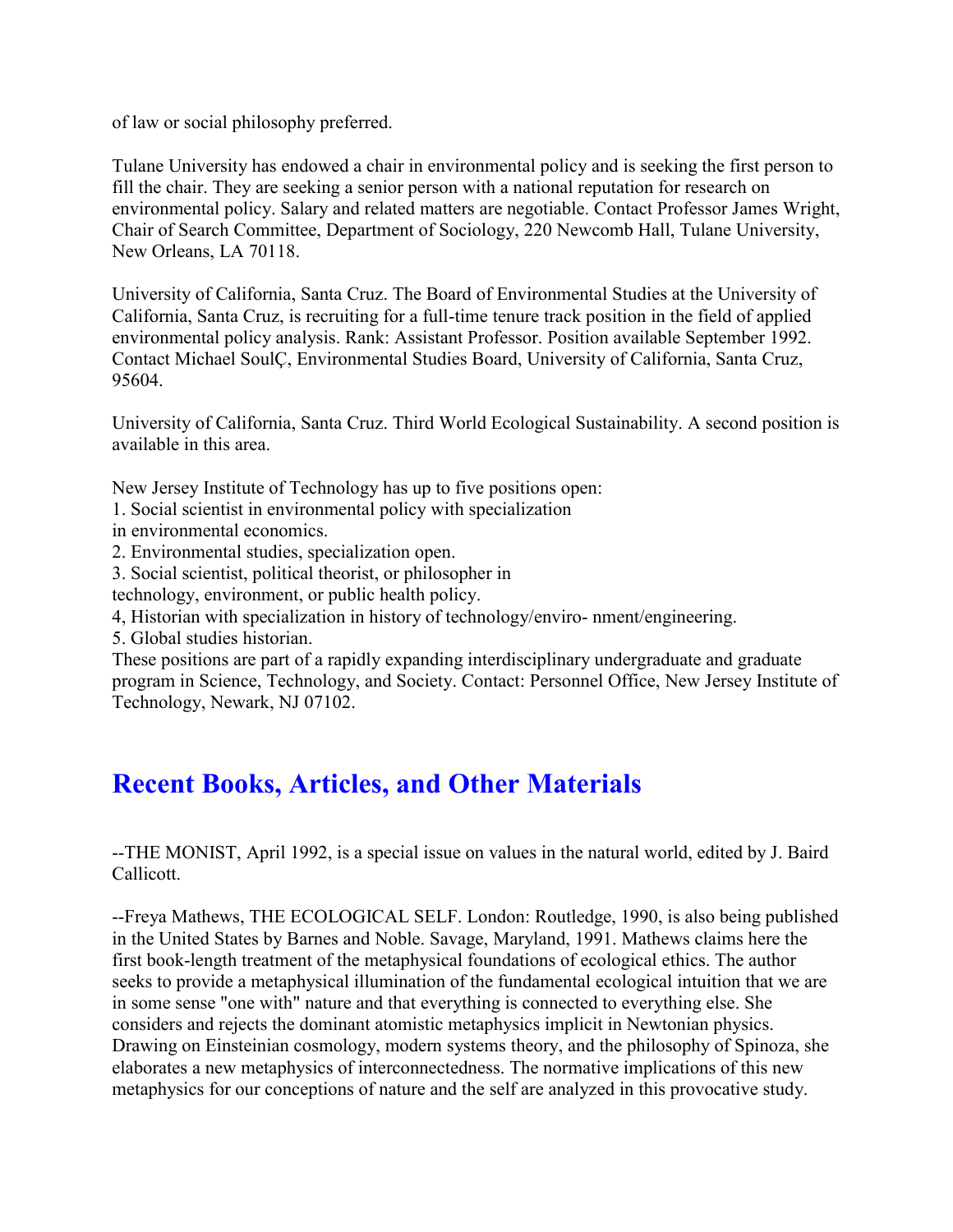A sample passage, on intrinsic value. "A being may be said to be endowed with telos, selfinterest and agency even if it is not in the ordinary sense conscious at all. The criteria for these features are systems theoretic rather than intentional. ... A further categorically new feature of such beings, which needs to be emphasized here, is their power of self-envaluation: a being with self-interest--which is to say, a being with an interest in its own perpetuation--is a being which values its own existence. Again, this value which the being in question may be said to have for itself may not be a function of consciousness, or conscious awareness. Rather, it is constituted by the being's actively seeking to maintain itself in existence. Self-realizing beings, in other words, embody value, just as they embody telos. To be actively self-maintaining is just what it is, on this account, to be valuable to oneself. Such activity is the primitive form of value, the preconscious form in which value first enters the world. It is not that an organism seeks to maintain itself because it values it existence, but rather that seeking to maintain itself is constitutive of its valuing itself. Since the very existence or continued existence of such beings is mute testimony to the value that they possess for themselves, I propose that such beings be described as intrinsically valuable" (pp. 104- 105). A fine study with a terrible price, \$ 62.50 for 200 pages.

--Nicolas M. Sosa, ETICA ECOLOGICA, Universidad Libertarias/Prodhufi, S. A., 1990. This is billed as the first book in Spanish to treat environmental problems from the standpoint of ethics. More details when available.

--ZWIERZETA I MY [ANIMALS AND US], a Polish journal devoted to animal welfare issues, published its first issue, Number 1, in September 1991. The editor and founder is Alina Kasprowicz, and a supporting group is the Polish Society for the Prevention of Cruelty to Animals. The editorial statement says that the purpose of the journal is to change present social consciousness and attitudes toward nonhumans and to promote a new way of thinking about the nonhuman environment, a new approach called an ecological conscience. Opening articles include one by a Catholic author and one on law and animals. Jan Wawryzyniak has a short article, "Podstawowe informacje dla obroncow nieludzkich istot zywych" [Basic Information for Defenders of Nonhuman Living Beings], directing Polish readers to many sources available in the West. There will be six issues a year, one in English. Editor's address: ul. Dabrowskiego 25 m 3, 60-840 Poznan. Phone 462-85.

Routledge announces plans to publish a series, ENVIRONMENTAL PHILOSOPHIES, edited by Andrew Brennan. Written as discussions of the theoretical and philosophical underpinnings of current environmental thinking, volumes in the series will be addressed to a wide readership. They will be critical and informed; the authors will mainly be philosophers chosen for their ability to communicate clearly and effectively. Each book will be about 65,000 words in length and will be a complete introduction to its field within (or related to) environmental philosophy. Volumes commissioned so far, with provisional contents and dates of publication, are:

1. ENVIRONMENTAL PHILOSOPHIES, 1992, Andrew Brennan (Western Australia). The title volume briefly surveys the whole area to which the series is devoted. A feature of this volume is an overview of likely future trends.

2. DEEP ECOLOGY, 1992, Eric Katz (New Jersey Institute of Technology). Over the last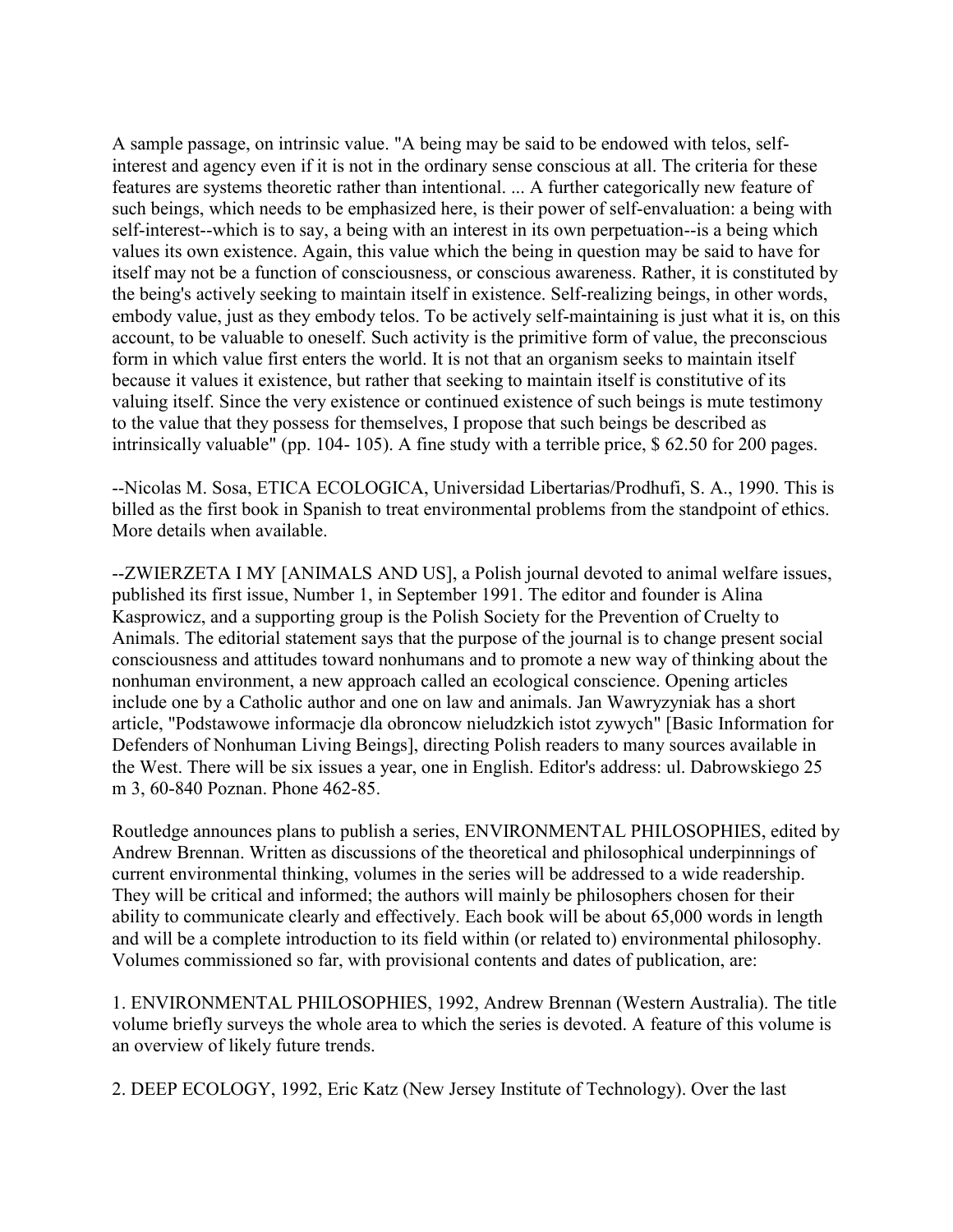twenty years, a clear schism has developed between those thinkers labelled `light green' and others who are `deep green.' Katz brings readers up to date with this debate, considering the issue of whether our ethical and political thinking can ever take seriously the deep ecologists' claims on behalf of interspecies equity. Katz focuses critically on some of the key themes of deep green thinkers, assessing the metaphysical as well as practical strengths and weaknesses in their positions.

3. ECOLOGICAL FEMINISM, 1993, edited by Karen J. Warren (Macalester College). The only edited collection among the initial volumes, this consists of a series of new essays on the connections between feminism and ecology. Karen Warren writes a substantial editorial introduction.

4. ECOLOGY, POLITICS AND POLICY, 1993, John O'Neill (Sussex). In the wake of the Brundtland and Pearce reports on the environment, and the management of our common resources, there is need for a sober analysis of the underpinnings of environmental policy. Among others, O'Neill considers such critical issues as the relationship between liberalism and the new environmentalism, and the ethical limits of the market.

5. ETHICS, AGRICULTURE AND ENVIRONMENTAL POLICY, 1984, Paul B Thompson (Texas A & M). Food production sustains all human society, while the food and agrochemical industry is also implicated in some of our most severe environmental problems, as well as problems in social and international relations. Thompson considers whether it is time to consider a new ethic of farming and land-use.

Plans for future volumes include foundational studies of environmental education, ecology and war, ecology and religion, and risk analysis. For further information about the series or suggestions about future volumes, please contact the editor at the Department of Philosophy, University of Western Australia, Perth, WA 6009, Australia. Proposals for volumes in English by authors outside North America and outside the United Kingdom are especially welcomed.

--R. J. Berry, ed., ENVIRONMENTAL DILEMMAS. London: Chapman and Hall, forthcoming 1992. Contains Andrew Brennan, "Environmental Decisions." More details later.

----Roberta Kalechofsky, AUTOBIOGRAPHY OF A REVOLUTIONARY: ESSAYS ON ANIMAL AND HUMAN RIGHTS. Marblehead, MA: Micah Publications, 1991. 200 pages. \$ 11.95. Fourteen essays, including, "The Animal Rights Movement and Religion," "The Women's Movement and Anti-vivisection in the 19th century," and "Humans and Animals as Victims." --Conrad G. Brunk, Lawrence Haworth, and Brenda Lee, VALUE ASSUMPTIONS IN RISK ASSESSMENT: A CASE STUDY OF THE ALACHLOR CONTROVERSY. Waterloo, Ontario: Wilfred Laurier University Press, 1991. Increasing reliance by public policymakers on scientific advisors is motivated in part by an assumption that such advice can be value-free. This study, based on the alachlor pesticide case, shows that risk assessors were divided by the fact that they held differing values, not by differences concerning the purely empirical aspects of the risk assessment. The authors concludes that risk assessment is as much a normative as it is a scientific enterprise. (Thanks to Peter Miller).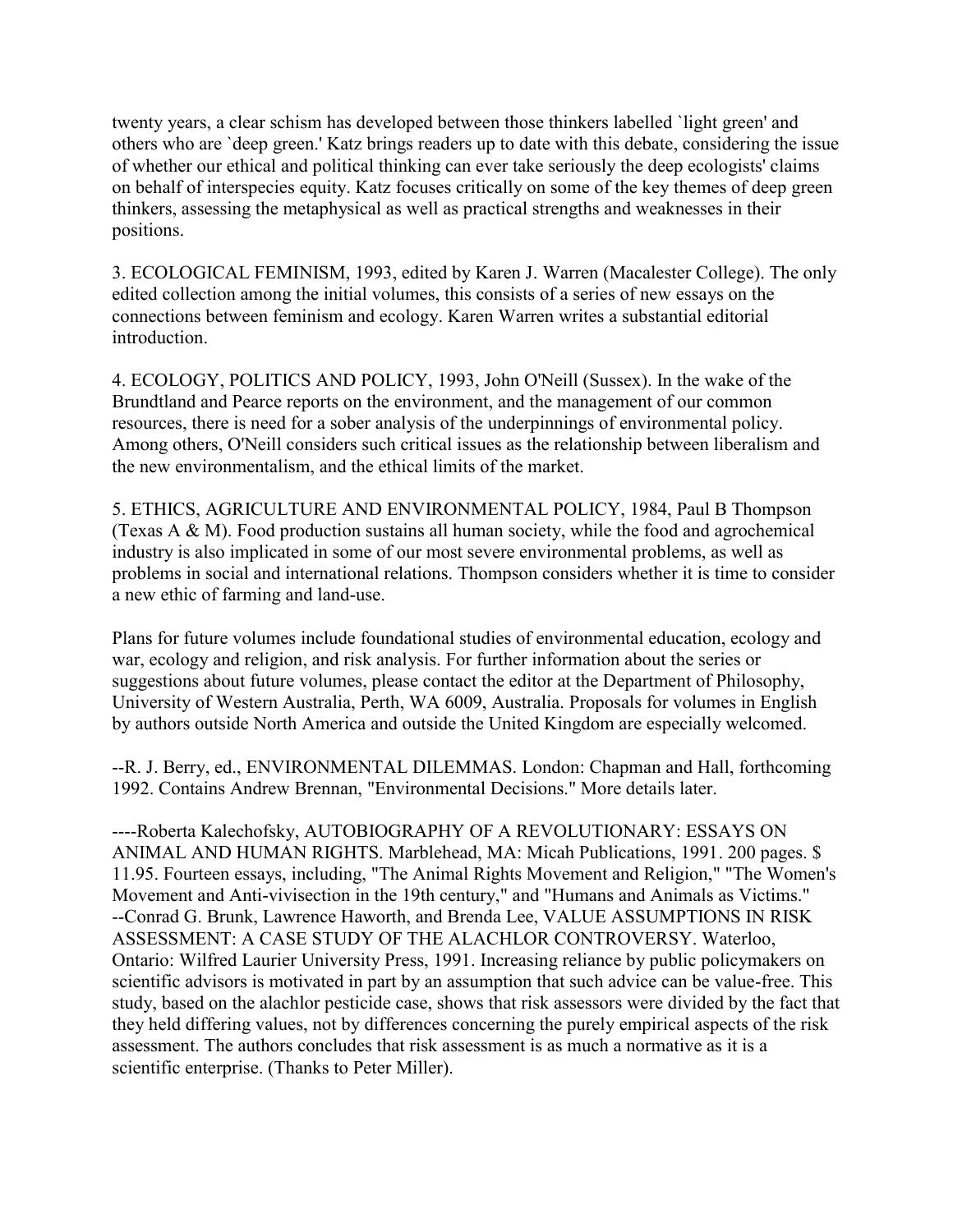--David S. Toolan, "Nature Is a Heraclitean Fire: Reflections on Cosmology in an Ecological Age," STUDIES IN THE SPIRITUALITY OF JESUITS 23/5, November 1991. Address: 3700 West Pine Blvd., St. Louis, MO 63108. Phone 314/652-5737.

--EARTHKEEPING NEWS is a newsletter of the North American Conference on Christianity and Ecology, recently launched. Address: North American Conference on Christianity and Ecology, 1522 Grand Ave., #4C, St. Paul, MN 55105.

--INSIGHTS ON GLOBAL ETHICS is a newsletter published by the Institute for Global Ethics, Box 563, 21 Elm Street, Camden, ME 04843. Phone 207/236-6658.

--CARING FOR CREATION: VISION, HOPE AND JUSTICE is a study booklet, 28 pages, by the Evangelical Lutheran Church in America Environment Task Force, released August 1991. Contact: ELCA Distribution Service, 426 South Fifth Street, Box 1209, Minneapolis, MN 55440. Phone 800/328-4648.

--Vera K. White, and others, HEALING AND DEFENDING GOD'S CREATION: HANDS ON! PRACTICAL IDEAS FOR CONGREGATIONS. Presbyterian Church (U. S. A.) informational, loose-leaf booklet, about 60 pages, with sections on "Discipleship and Worship," "Learning and Teaching," "Lifestyle," "Reusing, Reducing and Recycling," and "Legislation, Public Policy, and Community-Involvement." Supplements will be issued periodically. \$ 4.95. Contact: Office of Environmental Justice, Social Justice and Peacemaking Ministry Unit, Presbyterian Church (U.S.A.), 100 Witherspoon Street, Louisville, KY 40202. Phones 502/569-5809 and (for orders only) 800/524-2612.

--Ansel Adams, THE AMERICAN WILDERNESS. Boston: Little, Brown, and Co., 1991. 146 pages. 107 black and white duotones. Hardcover \$ 100. The first book of this type since the 1970's and probably the last for a long time. Majestic photographs of landscapes, with selections from Adams' letters that form a powerful statement on the imperative of wilderness conservation.

--Richard Sylvan, "Mucking with Nature," 31 page typescript. Revision of an earlier version of this paper, criticizing Robert Elliot's "Faking Nature," Eric Katz, "The Big Lie: Human Restoration of Nature,"and Eugene Hargrove on "therapeutic nihilism."

--Richard Sylvan, "War and Peace IV: Tao and Deep-Green," 23 page typescript. Taoism and deep-green environmental theory diverge over war. Taoism is not a pacific doctrine but is committed to skilful defensive militarism, limited defensive military operations for specific purposes. Deep-green theory stands opposed to professional militarism, and is committed to a principled pacifism. Conveniently, a route through Taoism leads to problems of pacifism and toward a deep green theory. Both papers are available from Richard Sylvan, Department of Philosophy, Research School of Social Sciences, Australian National University, P. O. Box 4, Canberra ACT 2600, Australia.

--W. L. Minckley and James E. Deacon, eds., BATTLE AGAINST EXTINCTION: NATIVE FISH MANAGEMENT IN THE AMERICAN WEST. Tuscon: University of Arizona Press, 1992. Includes, "Fishes in the Desert: Paradox and Responsibility" by Holmes Rolston; articles by Phil Pister, James Deacon, and others on fish conservation in the American West. \$ 40.00.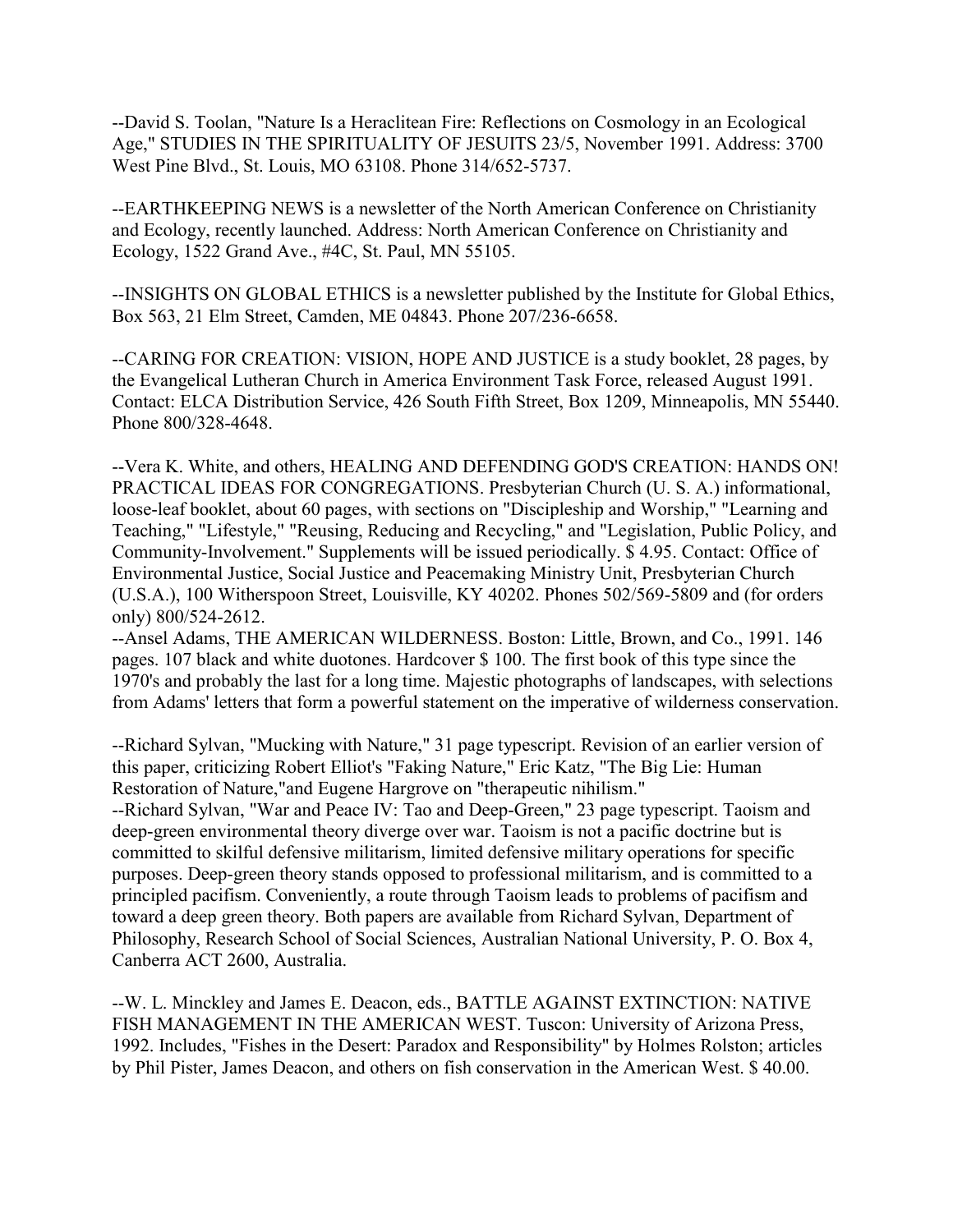--Ruth Kirk with Jerry Franklin, THE OLYMPIC RAIN FOREST: AN ECOLOGICAL WEB. Seattle: University of Washington Press, June 1992. Franklin was chief plant ecologist for the U.S. Forest Service and is now professor of ecosystem analysis at the University of Washington.

--John Kleinig, VALUING LIFE. Princeton: Princeton University Press, 1991. The main aim is to argue for the value of life in various human settings (chapter 7, "Towards a Morality of Life"), but Kleinig analyzes "organismic life" (chapter 3), "plant life" (chapter 4), and "animal life" (chapter 5).

--Peri Knize, "The Mismanagement of the National Forests," ATLANTIC MONTHLY, October 1991, pp. 98-112.. The U. S Forest Service, protected from congressional scrutiny by pork-barrel politics and imaginative booking, is devastating America's national forests through needless and unprofitable timber sales. A feasible and inexpensive policy alternative is available. The onceproud and formerly revered U. S. Forest Service, the administrators of the national forests, are losing credibility as forty years of forest devastation come to light.

--Riley E. Dunlap, "Trends in Public Opinion Toward Environmental Issues," SOCIETY AND NATURAL RESOURCES 4 (July-September 1991):285-318.

--Riley E. Dunlap, "Public Opinion in the 1980's: Clear Consensus, Ambiguous Commitment," ENVIRONMENT 33(October, 1991): 10-15, 32- 37.

--Riley E. Dunlap and Rik Scarce, "The Polls--Poll Trends: Environmental Problems and Protection," PUBLIC OPINION QUARTERLY 55(Winter, 1991): 713-734.

Copies of the above three articles, for those who do not have access to these journals, can be obtained from Riley E. Dunlap, Departments of Sociology and Rural Sociology, Washington State University, Pullman, WA 99164-4006.

--THE JOURNAL OF INTERNATIONAL AFFAIRS, Winter 1991, vol. 44, no. 2, is an entire issue devoted to "The Politics of the Global Environment." Contributors: Maurice F. Strong, "Eco '92" (anticipating Rio de Janeiro); Dean E. Mann, "Environmental Learning", Sheldon Kamieniecki, "Political Mobilization"; Helmut Schreiber, "Eastern Europe"; Gary S. Hartshorn, "Developing Countries"; Richard Sandbrook, "Environment and Development"; Ernst U. von WeizsÑcker, "Sustainability for the North"; Peter S. Thacher, "Multilateral Cooperation"; Oscar Schachter, "International Law"; Kilaparti Ramakrishna, "The Convention on Climate Change." THE JOURNAL OF INTERNATIONAL AFFAIRS is published by the School of International and Public Affairs, Columbia University.

--Larry Rasmussen, "Toward an Earth Charter," CHRISTIAN CENTURY 108 (no. 30, October 23, 1991):964-967. The Earth Summit at Rio de Janeiro is inviting NGO's, including Christian Churches, for guidance in formulating an Earth Charter. What might Christian say, drawing on the World Council of Churches' Canberra Assembly? Models are dominion, stewardship, partnership, sacramentalism, ecofeminism, a prophet-teacher model, and an evolutionary. Rasmussen proposes an evolutionary sacramentalist cosmology. The Rio conference is really an assignment in philosophical metaphysics that can be made operational on a global scale.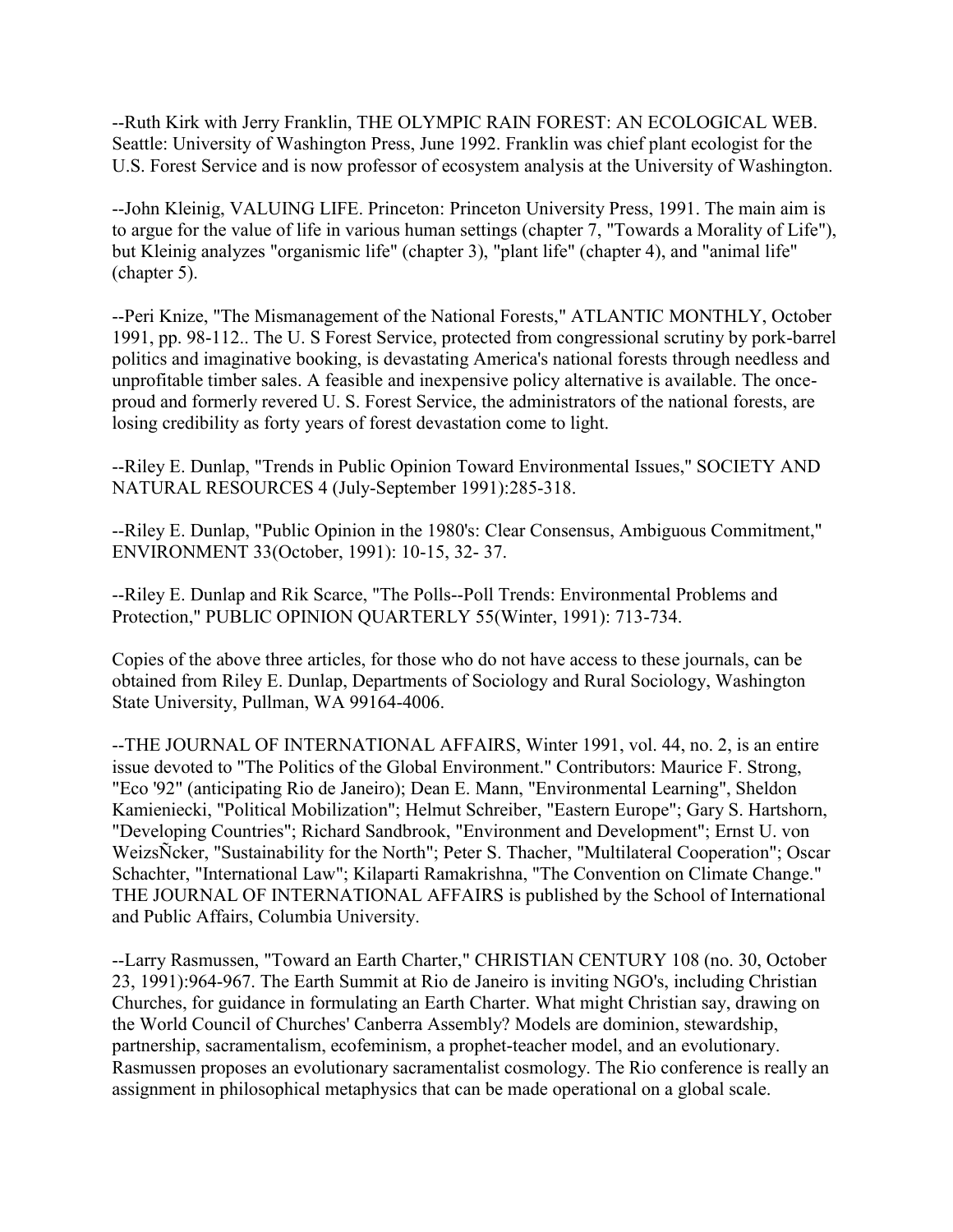Rasmussen is professor of social ethics at Union Theological Seminary, New York. Donal Dorr, THE SOCIAL JUSTICE AGENDA: JUSTICE, ECOLOGY, POWER, AND THE CHURCH. Orbis, 1991. 201 pages. \$ 9.95. The role that the institutional church can play in responding to issues of justice, ecology, and the social forces of power.

--Clifford W. Cobb and John B. Cobb, Jr., "The Costs of Free Trade," CHRISTIAN CENTURY 108 (no. 30, October 23, 1991):967-969. The General Agreement on Tariffs and Trade (GATT) will allow transnational corporations to escape environmental responsibility. The transnationals are subject to no government, and move to another country if they dislike the standards of one. They push standards down; no developing nation has the power to raise them higher than the average. Corporations control governments, rather than governments regulating corporations. Clifford Cobb is a free-lance writer; John Cobb is recently retired from Claremont Graduate School in theology.

--Brad Knickerbocker, "Biodiversity: Top Concern in Saving Species," December 23, 1991; "Extinctions `Reduced to a Trickle'", December 24, 1991; and "Species Act Pits Property Rights Against Nature," December 27, 1991, in CHRISTIAN SCIENCE MONITOR. "The political battle over the Endangered Species Act reaches far beyond the wisdom or cost of saving this or that plant or animal. It involves deep philosophical questions of mankind's place in nature and the rights of a free society--the responsibilities that come with the power to exploit natural resources and the freedom to use private property for economic gain with as little government interference as possible."

--W. Michael Hoffman, "Business and Environmental Ethics," BUSINESS ETHICS QUARTERLY 1(no. 2, 1991):169-184. Argues for biocentrism in environmental ethics. Business has obligations to protect the environment over and above what is required by law. There is danger in "good ethics is good business" as a basis for environmental ethics in business, and both business and environmentalists need to be wary of this. Business and environmental ethicists ought to promote deeper moral perspectives than ones based on mere self-interest or human interest. The environmental movement must find ways by which business can incorporate and protect the intrinsic value of animal and plant life and other natural objects that are integral parts of ecosystems. This article was originally the president address to the Society for Business Ethics, August 1990.

--F. Herbert Bormann and Stephen R. Kellert, eds., ECOLOGY, ECONOMICS, ETHICS: THE BROKEN CIRCLE. New Haven: Yale University Press, 1991. 233 pages. With contributions by F. Herbert Bormann; William A. Butler; Paul H. Connett; David Ehrenfeld, "The Management of Diversity: A Conservation Paradox"; Thomas Eisner; Malcolm Gillis; William Goldfarb; Wes Jackson, "Nature as the Measure for a Sustainable Agriculture; Stephen R. Kellert; Gene E. Likens; Norman Myers, "Biodiversity and Global Security"; David Pimentel; Holmes Rolston, III,"Environmental Ethics: Values in and Duties to the Natural World"; and Edward O. Wilson, "Biodiversity, Prosperity, and Value."

--Dale Jamieson, "Rights, Justice, and Duties to Provide Assistance: A Critique of Regan's Theory of Rights," ETHICS 100(January 1990):349-362. Regan's CASE FOR ANIMAL RIGHTS solves the predation problem by claiming that we humans are required to assist those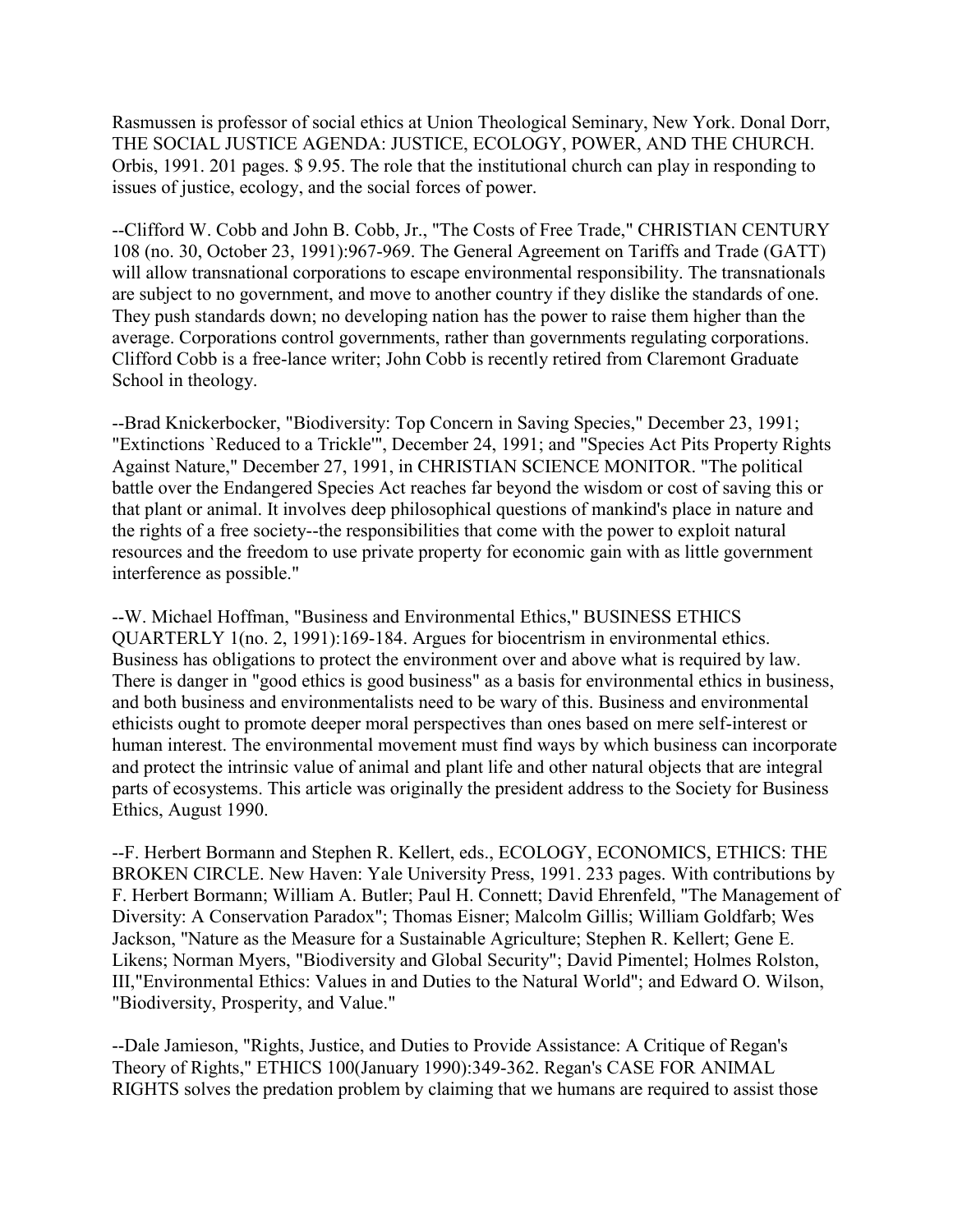who are victims of injustice, but we are not required to help those in need who are not victims of injustice. We have no duty to assist the sheep about to be eaten by the wolf, since the wolf is not committing an injustice. But that is an inadequate reply. Consider a case where a human is about to be injured by a boulder rolling down a hill? If the boulder is set in motion deliberately by another human wishing to kill the victim, we are required to assist. But if the boulder is set in motion by an animal inadvertently, we are not required to assist. We are required to help those about to be harmed regardless of whether moral agency in present at the source of harm. But with this Regan's reply about predation fails, and the predation problem is unsolved in the animal rights' view. Jamieson is at the University of Colorado, Boulder.

--Dieter T. Hessel, ed., AFTER NATURE'S REVOLT: ECO-JUSTICE AND THEOLOGY. Minneapolis, MN: Augsburg Fortress, 1991. 240 pages. \$ 14.95 paper. John B. Cobb, Jr., Paul Santmire, Larry Rasmussen, Heidi Hadsell, George Kehm, Holmes Rolston, III, George Tinker, Carol Johnston, and Phil Hefner rethink aspects of doctrine, spirituality, and lifestyle in ways that are critical of anthropocentrism in Christianity. Rolston's article is "A Christian Understanding of Wildlife and Wildlands."

--James A. Nash, LOVING NATURE: ECOLOGICAL INTEGRITY AND CHRISTIAN RESPONSIBILITY. Nashville, Abingdon Cokesbury, 1991, 256 pages. Paper \$ 16.95. Outlines the major dimensions of today's ecological crisis and the accompanying ethical issues. Claims that the precepts of Christianity offer a strong foundation for a responsible environmental ethic.

--David Abram, "The Ecology of Magic," ORION NATURE QUARTERLY, summer 1991. "The traditional shaman ... is in many ways the `ecologist' of a tribal society. He or she acts as intermediary between the human community and the larger ecological field, regulating the flow of nourishment, not just from the landscape to the human inhabitants, but from the human community back to the local earth. By his or her constant rituals, trances, ecstacies, and `journeys' the shaman ensures that the relation between human society and the larger society of beings is balanced and reciprocal, and that the village never takes more from the living land than it returns." "Sadly, our society's relation to the living biosphere can in no way be considered a reciprocal or balanced one. ... From an animistic perspective, the clearest source of all this distress, both physical and psychological, lies in the ... violence perpetrated by our civilization; only by alleviating the latter will we be able to heal the former. ... We are human only in contact and conviviality with what is not human. Only in reciprocity with what is Other will we begin to heal ourselves."

--Michael Satchell, "Any Color but Green," U.S. NEWS AND WORLD REPORT, October 21, 1991, pp. 74-76. The "wise-use" alliance rising to battle the environmental movement, now organized as a coalition, and said by some to be the most serious challenge to environmentalism in two decades. The wise-use movement regards "wilderness, wetlands, and endangered species as an unholy trinity responsible for most of its gut worries." Charles Cushman, a spokesman, says, "The preservationists are like a new pagan religion, worshipping trees and animals and sacrificing people. It's a holy war between fundamentally different religions."

--ENVIRONMENTAL AND ARCHITECTURAL PHENOMENOLOGY. The winter 1992 issue marks the start of this multidisciplinary newsletter's third year. This issue focuses on "place and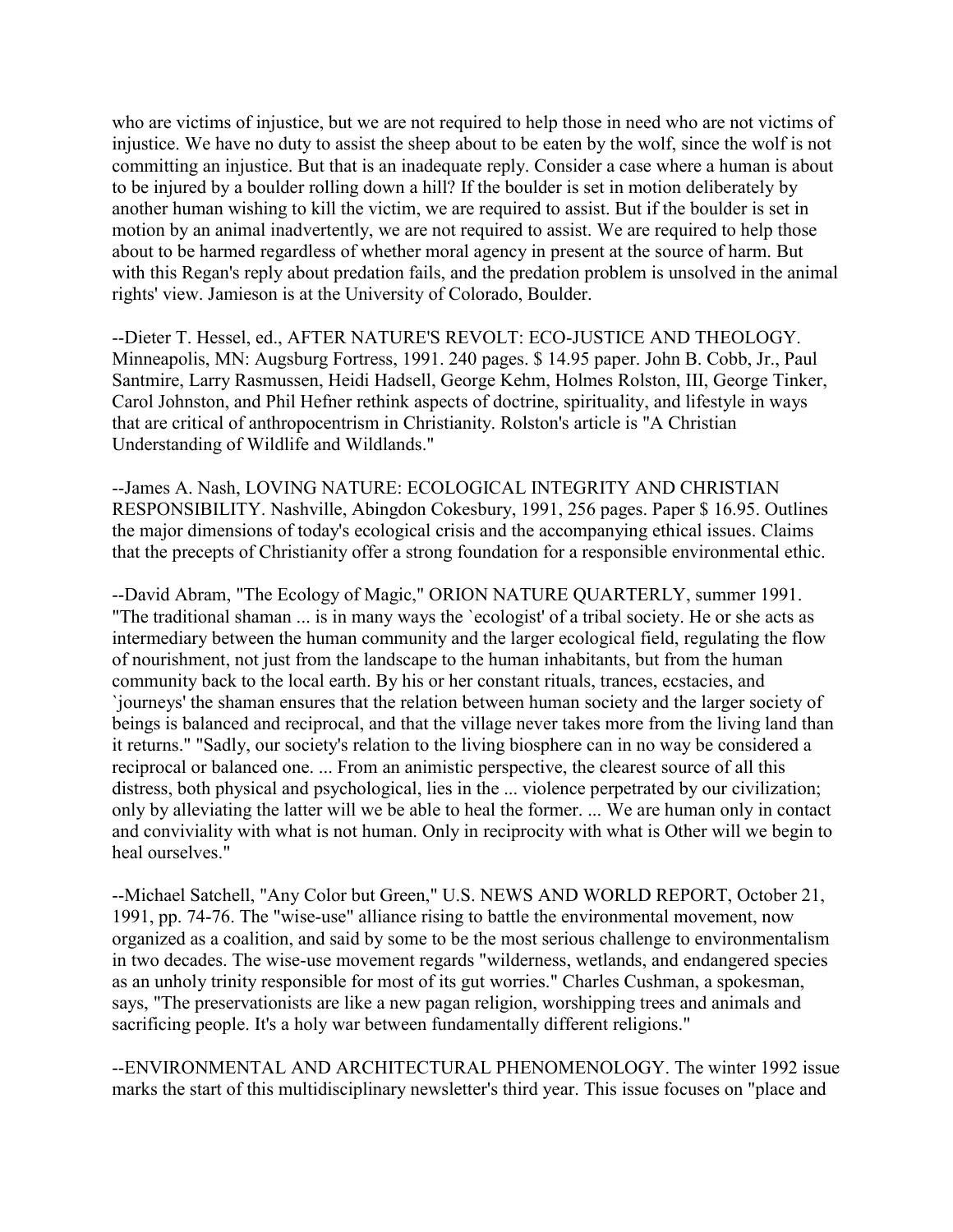place experience" and includes book reviews and poetry as well as essays by composer R. Murray Schafer, philosopher Antony Weston, and geographers Edward Relph and J. Douglas Porteous. The theme of the spring 1992 issue is "phenomenology and environmental ethics." Contributors include naturalist Paul Krapfel and philosophers Ralph R. Acampora, Joseph Grange, and Jeffrey Wattles. Annual subscription \$ 6 (\$ 8 foreign). Contact: Dr. David Seamon: Architecture Department, Seaton 211, Kansas State University, Manhattan, KS 66506.

--John Bellamy Foster, "Capitalism and the Ancient Forest," MONTHLY REVIEW 43(no. 5, October 1991):1-17. Summary of events in the Pacific Northwest over recent years, with a focus on capital's destruction of the forest, "a story of how capital has sought to weather a growing political crisis associated with the destruction of the ancient forest by turning its two main enemies--the workers and the environmentalists--against each other." Foster teaches sociology at the University of Oregon.

--Jacklyn Cock, "Towards the Greening of the Church in South Africa: Some Problems and Possibilities." 26 page typescript, in press, available from the author, who is at the Department of Sociology, University of the Witwatersrand, 1 Jan Smuts Avenue, Johannesburg, South Africa. Probably the principal paper available for assessing the power and prospects for Christianity as a force for environmental conservation, as well as for human development, in South Africa. The author has also formed, with Eddie Koch of the Johannesburg WEEKLY MAIL, GEM, Group for Environmental Monitoring, that seeks to do research in and provide education for environmental issues in South Africa, especially as this affects those who have been the victims of apartheid.

--U. De V. Pienaar, "An Overview of Conservation in South Africa and Future Perspectives," KOEDOE: RESEARCH JOURNAL FOR NATIONAL PARKS IN THE REPUBLIC OF SOUTH AFRICA 34 (no. 1, 1991):73-80. With particular concern for a national environmental plan and policy that will arrest and reverse current resource and environmental deterioration while at the same time promoting approaches to attaining a better quality of life for all South African

--M. G. L. Mills, "Conservation Management of Large Carnivores in Africa," KOEDOE: RESEARCH JOURNAL FOR NATIONAL PARKS IN THE REPUBLIC OF SOUTH AFRICA 34 (no. 1, 1991): 81-90. Problems and opportunities in keeping people in reasonable harmony with big predators on a landscape.

--Vicki Hearne, "What's Wrong with Animal Rights," HARPER'S, September 1991. An animal trainer claims that many domestic animals gain their fullest satisfaction from the right kind of training. Animals benefit from demanding work that challenges their potential. "The logic of the animal-rights movement places suffering at the iconographic center of a skewed value system." "The problem with the animal-rights advocates is not that they take it too far; it's that they've got it all wrong." "Work is the foundation of the happiness a trainer and an animal discover together." Of her dog, Drummer, she says, "I have enfranchised him in a relationship to me by educating him, creating the conditions by which he can achieve a certain happiness specific to a dog." "Only Drummer's owner has the power to obey him--to obey who he is and what he is capable of--deeply enough to grant him his rights and open up the possibility of happiness."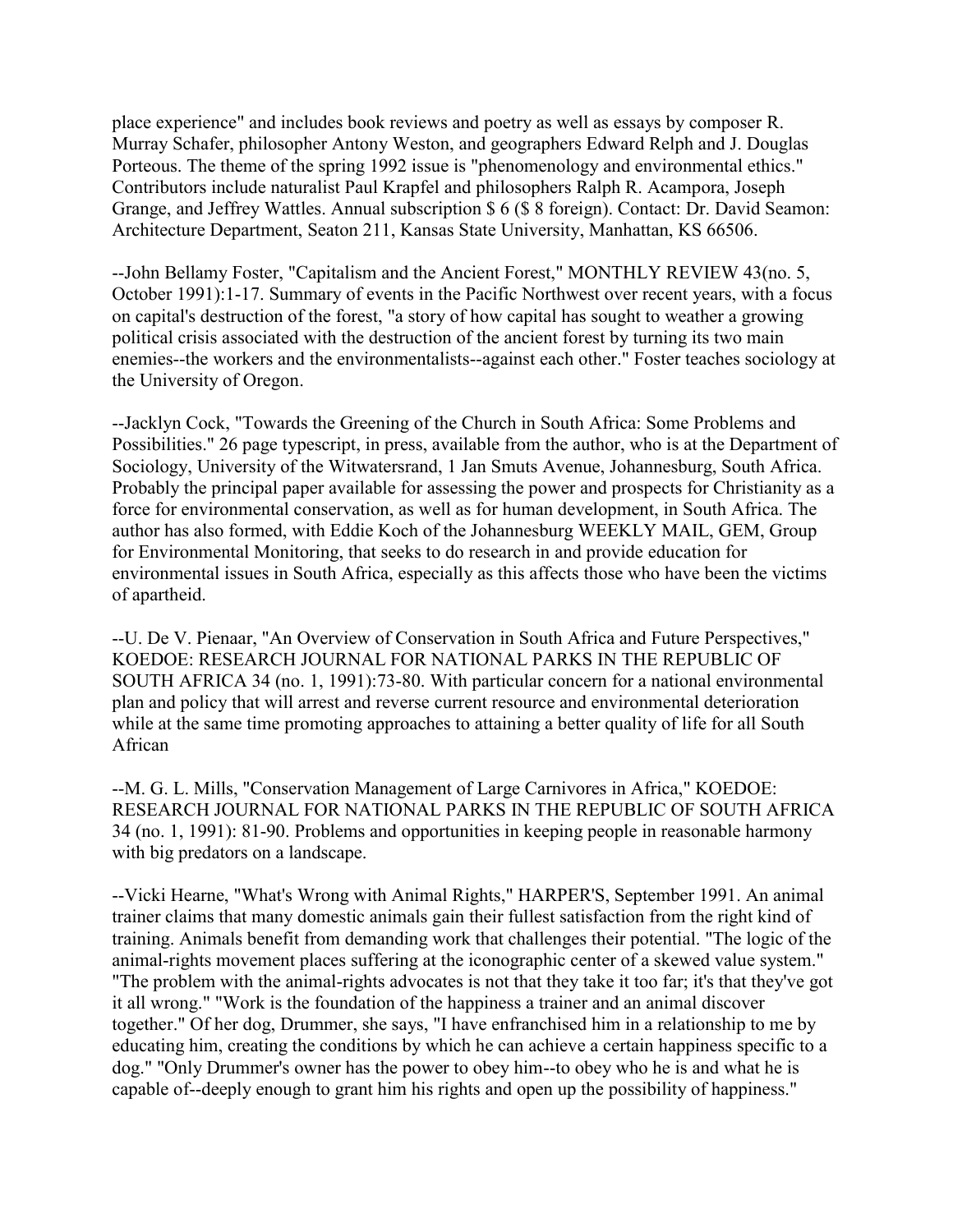--Thomas Berry and Thomas Clarke, edited by Anne Lonergan and Stephen Dunn, BEFRIENDING THE EARTH: A THEOLOGY OF RECONCILIATION BETWEEN HUMANS AND THE EARTH. 158 pages, paper \$ 7.95. Two Catholic priests discuss the role of religion in the ecological movement. Religion has failed to address the despoiling of Earth, which is the greatest crisis in the history of the planet. Mystic, CT: Twenty-Third Publications, 1991.

--Andrew Linzey, "The Theological Basis of Animal Rights," CHRISTIAN CENTURY, October 9, 1991. An Anglican priests criticizes humanocentric theology.

--Larry Rasmussen, "The Late Great Planet Poll," CHRISTIAN CENTURY, October 9, 1991. A satire relating a poll among Earth's species whether the arrival of humankind was a good thing.

--Michael Frome, REGREENING THE NATIONAL PARKS. 250 pages. \$ 19.95. Tuscon: University of Arizona Press, 1992. The original mission of the U. S. National Parks has been undermined by politicization and bureaucratization. Visitor enjoyment is a higher priority than the protection and perpetuation of natural systems.

--Bret Wallach, AT ODDS WITH PROGRESS: AMERICANS AND CONSERVATION. 255 pages, \$ 24.95. Tuscon: University of Arizona Press, 1991. How ambivalence toward progress is a distinctively American expression of uneasiness about the character of the modern world.

--Patrick C. West and Steven R. Brechin, eds., RESIDENT PEOPLES AND NATIONAL PARKS: SOCIAL DILEMMAS AND STRATEGIES IN INTERNATIONAL CONSERVATION. 443 pages. \$ 35.00. Tuscon: University of Arizona Press, 1991.

--Bonnie J. McCay and James M. Acheson, eds., THE QUESTION OF THE COMMONS: THE CULTURE AND ECOLOGY OF COMMUNAL RESOURCES. 439 pages, \$ 14.95 paper. Tuscon: University of Arizona Press, 1991. The problems that arise in using common resources.

--Rolf Edbert and Alexei Yablokov, eds., EAST MEETS WEST ON GLOBAL ECOLOGY. 210 pages. \$ 14.95. Tuscon: University of Arizona Press, 1991. A Swedish statesman and a Soviet biologist focus on mutually perceived threats to the survival of life on earth.

--Calvin B. DeWitt, ed., THE ENVIRONMENT AND THE CHRISTIAN: WHAT WE CAN LEARN FROM THE NEW TESTAMENT. Grand Rapids, MI: Baker Book House, 1991. The ethics of environmentalism and its place in Christian teaching are joined in the teaching of Jesus about the Kingdom of God. Calvin DeWitt is professor of environmental studies at the Institute for Environmental Studies, University of Wisconsin. He directs work at the Au Sable Institute of Environmental Studies.

--Art and Jocele Meyer, EARTHKEEPERS: ENVIRONMENTAL PERSPECTIVES ON HUNGER, POVERTY, AND JUSTICE. Scottdale, PA: Herald Press, 1991. 264 pages. \$ 12.95. The root causes of environmental degradation and what Christians can do to reverse this.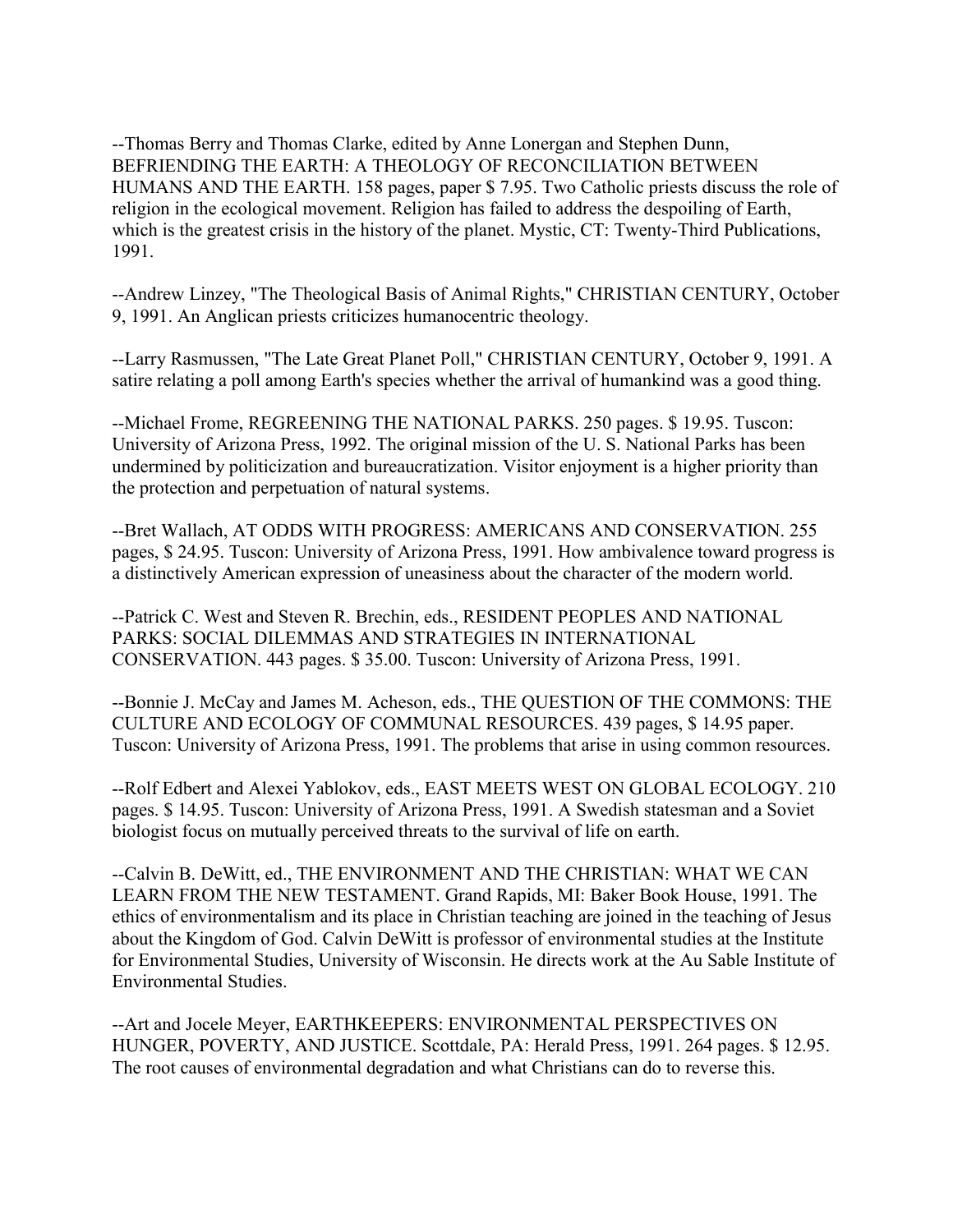--Susan Milius, "Art with a Conscience," NATIONAL WILDLIFE, June- July 1991, vol. 29, no. 4. Animals artists are looking for ways to help their beleaguered subjects. Artist Chuck Ripper has painted 458 paintings for a National Wildlife Federation conservation stamp program. Roger Tory Peterson oversees the stamp effort and has painted 192 himself. Similar efforts by other artists. (Thanks to Barbara Allen).

--Ed McGaa, Eagle Man, MOTHER EARTH SPIRITUALITY: NATIVE AMERICAN PATHS TO HEALING OURSELVES AND OUR WORLD. 230 pages. \$ 14.95. San Francisco: Harper and Row, 1990. A Sioux Indian with a law degree from the University of South Dakota, also a Marine Corps veteran of over 100 combat missions in Viet Nam, argues that "a reversal of world values, a spiritual concept of the earth as God- created and sacred, is in order before we twoleggeds can be environmentally effective on a global basis." (Thanks to Nick Smith-Sebasto).

--Karen Warren and Nancy Tuana, eds., and others, "Feminism and the Environment," in American Philosophical Association, NEWSLETTER ON FEMINISM AND PHILOSOPHY, Issue no. 90:3. Fall 1991. Includes an overview of the issues by Karen Warren, with a long bibliography; an interview with Eco-feminist Susan Griffin; Roger J. King, "Noddings, Care, and Environmental Ethics" (a discussion of Nel Noddings, CARING: A FEMINIST APPROACH TO ETHICS AND MORAL EDUCATION); Laura Westra, "Towards Integrity in the Great Lakes Region: Some Feminist Considerations"; Carol J. Adams, "Developing Courses that Integrate Animal Rights and Feminism," with long bibliography; sample courses: Stephanie Lahar, University of Vermont, "Ecology and Women: The Ecofeminist Movement (1989)"; Karen J. Warren, Macalaster College, "Environmental Ethics and Feminism (1989)"; Greta Gaard, University of Minnesota-Duluth, "Ecofeminist Theories and Practices"; Carol J. Adams and Karen J. Warren, "Feminism and the Environment: A Selected Bibliography," ten pages long; and abstracts of HYPATIA issue on ecological feminism. A second issue of the newsletter devoted to ecofeminism will follow.

--SOCIETY AND NATURAL RESOURCES is an international journal for the conservation, preservation, and management of natural resources. Some forthcoming article titles: Robert D. Bullard and Beverly H. Wright, "The Quest for Environmental Equity: Mobilizing the African-American Community for Social Change"; Keith Hollinshead, "The Ethics of Ennoblement: A Review of Leopold on Leisure and of Callicott on Leopold"; John Wargo, "Science, Values, Control, and Equity: Foundations of Multiple Use Resource Policy"; Bill Devall, "Deep Ecology and Radical Environmentalism." Vol. 4, no. 1 is a special issue on "Women and Natural Resources in Developing Countries," Nancy Lee Peluso, guest editor.

ENVIRONMENTAL ETHICS IN INTRODUCTORY ETHICS CLASSES. Environmental ethics and animal rights issues are appearing with increasing frequency as sections in introductory textbooks on ethics. Some samples follow. Perhaps an analysis of such texts, an account of the adequacy or inadequacy of readings and issues chosen, and commentary on the role these issues play in teaching introductory ethics would make a good discussion article in ENVIRONMENTAL ETHICS or in TEACHING PHILOSOPHY.

--Jeffrey Olen and Vincent Barry, eds., APPLYING ETHICS: A TEXT WITH READINGS, 4th ed. Belmont, CA: Wadsworth, 1992. 470 pages. Introductory text. Chapter 9 is "Animal Rights."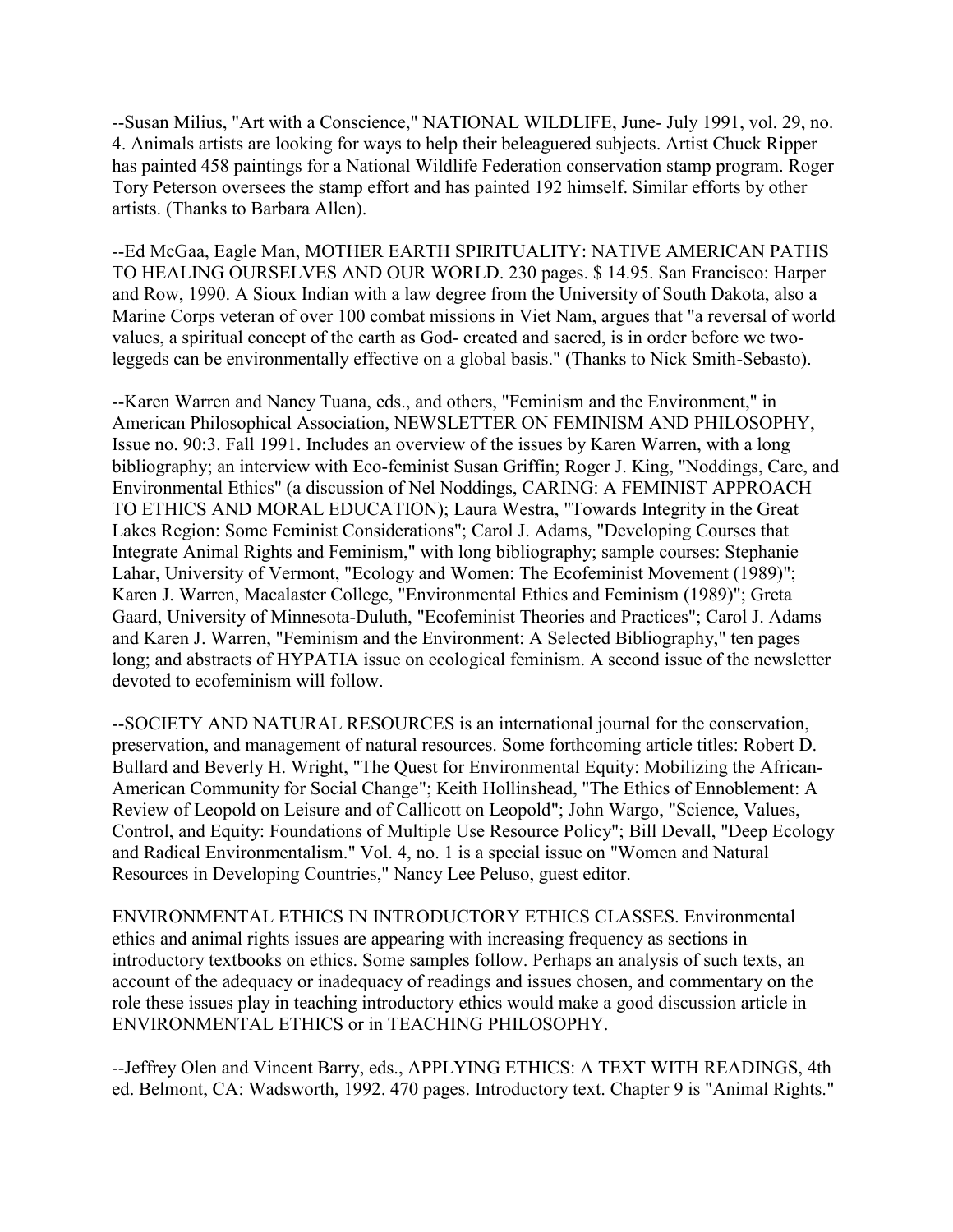Readings are Peter Singer, "All Animals are Equal;" Tom Regan, "The Case for Animal Rights"; Christina Hoff, "Immoral and Moral Uses of Animals"; Bonnie Steinbock, "Speciesism and the Idea of Equality." Chapter 10 is "Environmental Ethics." Readings are Aldo Leopold, "The Land Ethic"; Paul W. Taylor, "The Ethics of Respect for Nature"; William F. Baxter, "People or Penguins"; J. Baird Callicott, "An Ecocentric Environmental Ethic" (an extract from "The Search for an Environmental Ethic" in Regan, ed., EARTHBOUND.

The chapter on environmental ethics is new to the fourth edition. Other issues are sexual morality, pornography, abortion, euthanasia, capital punishment, job discrimination, and corporate responsibility.

--Raziel Abelson and Marie-Louise Friquegnon, ETHICS FOR MODERN LIFE, 4th edition. New York: St. Martin's Press, 1991. Chapter 7 is "Environmental Ethics." Readings are Ruth Macklin, "Can Future Generations Correctly be Said To Have Rights?"; Joel Feinberg, "The Rights of Animals and Unborn Generations."

--Thomas A. Mappes and Jane S. Zembaty, SOCIAL ETHICS: MORALITY AND SOCIAL POLICY, 4th ed., New York: McGraw Hill, 1992. Chapter 11 is on "The Environment." Readings are: William F. Baxter, "People or Penguins: The Case for Optimal Pollution"; William Godfrey-Smith, "The Value of Wilderness"; Bernard E. Rollin, "Environmental Ethics"; Peter S. Wenz, "Ecology and Morality"; Lily-Marlene Russow, "Why Do Species Matter?"; "Ramachandra Guha, "Radical American Environmentalism and Wilderness Preservation: A Third World Critique."

--Claudia Mills, VALUES AND PUBLIC POLICY. Fort Worth: Harcourt Brace Jovanovich, 1992. Chapter 2 is on "Nature, the Environment, and Animal Rights." Short articles, drawn from the Institute for Philosophy and Public Policy's quarterly, QQ, by Claudia Mills on endangered species; Mark Sagoff on biotechnology, property rights and environmental law, and animal liberation and environmental ethics; C. A. J. Coady defending human chauvinism; and Robert Wachbroit on patenting animals. Chapter 1 is on "Technology, Risk, and the Environment." Two introductory texts still in print are:

--Richard A. Wasserstrom, TODAY'S MORAL PROBLEMS, 3rd edition. New York: Macmillan; London: Collier Macmillan, 1985. Chapter 7 is "Humans and the Nonhuman Environment." Readings, Tom Regan: "Ethical Vegetarianism and Commercial Animal Farming"; H. J. McCloskey, "Moral Rights and Animals"; John Passmore, "Preservation"; John Rodman, "The Liberation of Nature."

--Tom Regan, ed., MATTERS OF LIFE AND DEATH. First published by Random House, now bought by McGraw Hill. 2nd ed., 1986. Chapter 9 is Peter Singer, "Animals and the Value of Life." Chapter 10 is J. Baird Callicott, "The Search for an Environmental Ethic." In the first edition this chapter was by William T. Blackstone.

--Michael D. Bayles and Kenneth Henley, RIGHT CONDUCT: THEORIES AND APPLICATIONS. First published by Random House, now bought by McGraw Hill. The first edition, 1983, had a section, "Population, Hunger, and the Environment," but the second and current edition, 1989, has dropped that, substituting a section on "Future Generations."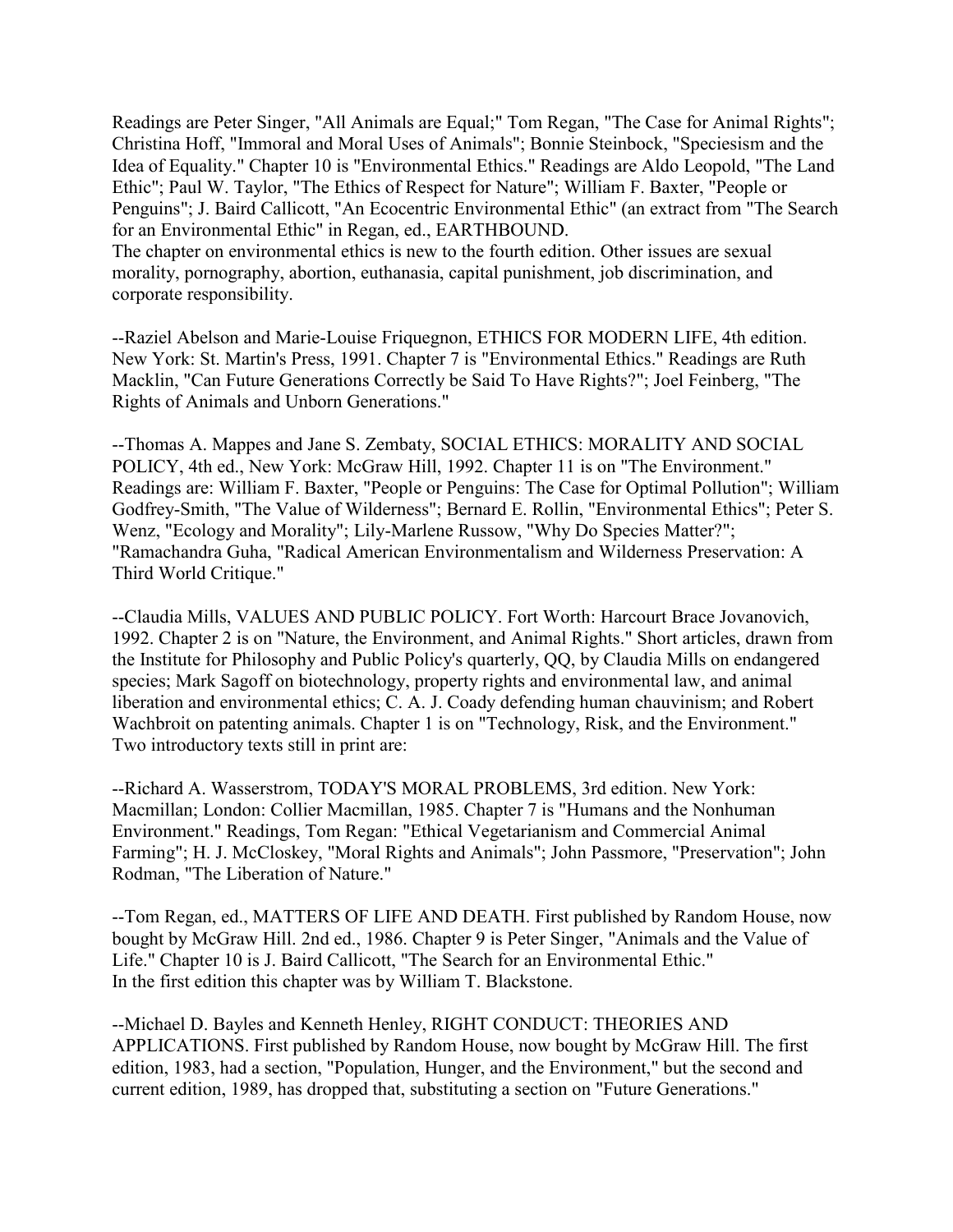# **Videotapes and media**

The Video Project has a catalog of environmental videotapes with a focus on global and international problems. There are 30 new releases and several hundred videos and films in the 1992 catalog. Phone 800/475-2638.

WHERE THE BUFFALO ROAMED. Loss of wildlife, due to the dramatic changes in Great Plains and Rocky Mountain landscapes since Europeans arrived, in contrast to the American Indian harmony with nature. Part I is a summary history. European attitudes of conquest and exploitation. Plains Indians relationship to the bison. Anasazi culture and agriculture. Indian use patterns shifted often and Indians could be opportunists. Part II is on contemporary hunting, antihunting, and a land ethic. Hunting by Indians a necessity, but hunting today a recreation. But the same contact with nature can be there; hunters defending the benefit of hunting in understanding nature. Poachers convicted and jailed. Convicted American Indian poacher defends his right to hunt. Trophy hunter defends trophy hunting even violating laws. Bambi attitudes toward nature, urban attitudes to wildlife can be unrealistic. Needed, some return to the old natural rhythms constraining development. Need for balance, in the human self- interest as well as for welfare of wildlife. Produced by Colorado Division of Wildlife and Denver Museum of Natural History. 56 minutes.

"The Wrong Stuff," placing Sam Beckett of "Quantum Leap" into the body of a laboratory chimpanzee was aired on NBC November 6, 1991. The hero, Sam Beckett, projected back into the 1970's where he inhabited the body of a research chimpanzee set to die or suffer severe injuries in a crash-impact test. Biomedical research advocates, especially the Foundation for Biomedical Research, had requested NBC to cancel or alter the program. Holmes Rolston has a copy.

# **Environmental Ethics in China**

CHINA'S ENVIRONMENT. China has 1/14th of the total land area on Earth, 1/4 of the world's people. The land area is approximately the size of the United States, the population over four times that of the United States. There is immense variation in topography, climate, soils, ecology, and ethnic peoples. The altitude ranges from 300 meters below sea level (in the Turpan Depression of northern Xinjiang) to 8800 meters (in the Himalayas, the "roof of the world"); ecosystems range from tropic to alpine, rainfall varies from over 250 cm. annually to under 1 cm. China is unique in Eurasia in having an unbroken forest from the tropics to boreal regions. The flora is among the richest in the world, some 30,000 species (U.S. about 20,000), including 5,000 woody species, 2,800 tree species (U.S. less than 700).

China has three of the longest rivers in the world, rivers that do not always flow peacefully, due to enormous catchment basins, often steep and barren, that shed water rapidly, and due to the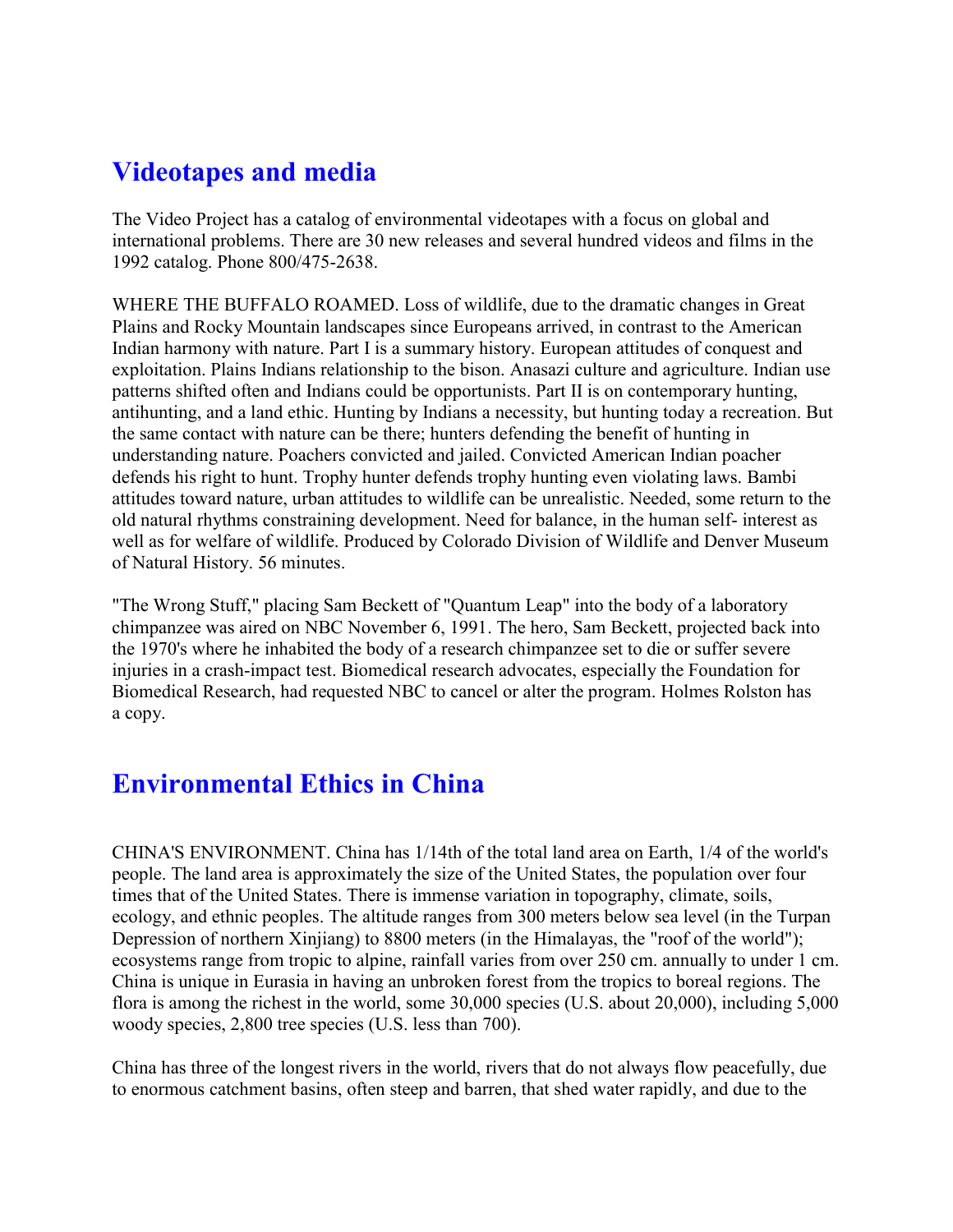erosion of loess soils that build up downstream deposits subject to periodic breakthrough and flooding. The Huang (Yellow) River ("China's Sorrow") has killed more people than any other feature of Earth's surface. In China, forestry is especially important in relation to soils and sedimentation and downstream water flow. Although the Chinese have lived more or less in harmony with their landscape for millennia, they today more nearly press the carrying capacity of their landscape than do most other peoples. Human development and environmental conservation are as integrally related in China as anywhere else on earth.

The immense Chinese population is very unevenly distributed on the landscape, due to the variation in climate and topographic features. In general China is about twice as elevated in landscapes as is the United States. Eastern China is densely populated, but the interior is often lightly populated and some parts are almost unpopulated. Some 90% of China's population live on little more than 15% of the land surface. The massive size of the population, together with the large and diverse land areas, pose problems of governability faced by no other country in the world. The climate is regarded as being more erratic and unpredictable than in most other nations.

China as a nation is not especially well-watered; the runoff is about one-fifth what it would be in other large nations. The actual water caught and used in the United States is about the same as the total amount of rain that falls on China, areas of comparable size. The result is a large population, unevenly distributed, an uneven rainfall, and strain on water resources.

The United Nations Environment Program reports that there are over 300 environmental awareness groups in China. There are also over 60 universities in China teaching courses on environmental engineering and ecology. A monthly English language journal, CHINA ENVIRONMENT NEWS, is published with UNEP assistance, together with a quarterly Chinese language journal, WORLD ENVIRONMENT.

ENVIRONMENTAL ETHICS IN CHINA. Holmes Rolston visited China in October 1991 at the invitation of the Institute of Philosophy, Chinese Academy of Social Sciences, Beijing, to speak at several Beijing Universities and governmental agencies on environmental ethics. The comments that follow result from a brief visit and are inevitably impressionistic.

For most leaders and intellectuals in China, environmental ethics, if a legitimate inquiry at all, is rather simple theoretically, though sometimes complex operationally in practice. The problem is maintaining an environment that will support human development. Old China was a backward nation due to the exploitation of the masses by the elite, but New China (Marxist China, since 1949) is- -so the official argument runs--ideally competent at large-scale, long-term planning, and citizens can be expected and even required to put the common good first. Environmental pollution and the

inequitable distribution of resources is capitalism's problem.

Nevertheless China discovered that it had problems in the sixties and seventies, and the current Marxist account is that leaders then mistakenly assumed a maximum exploitation mode, sometimes through ignorance of the feedback loops between nature and culture, sometimes through overweening greed. That has since been rectified, a model of "rational use of nature" has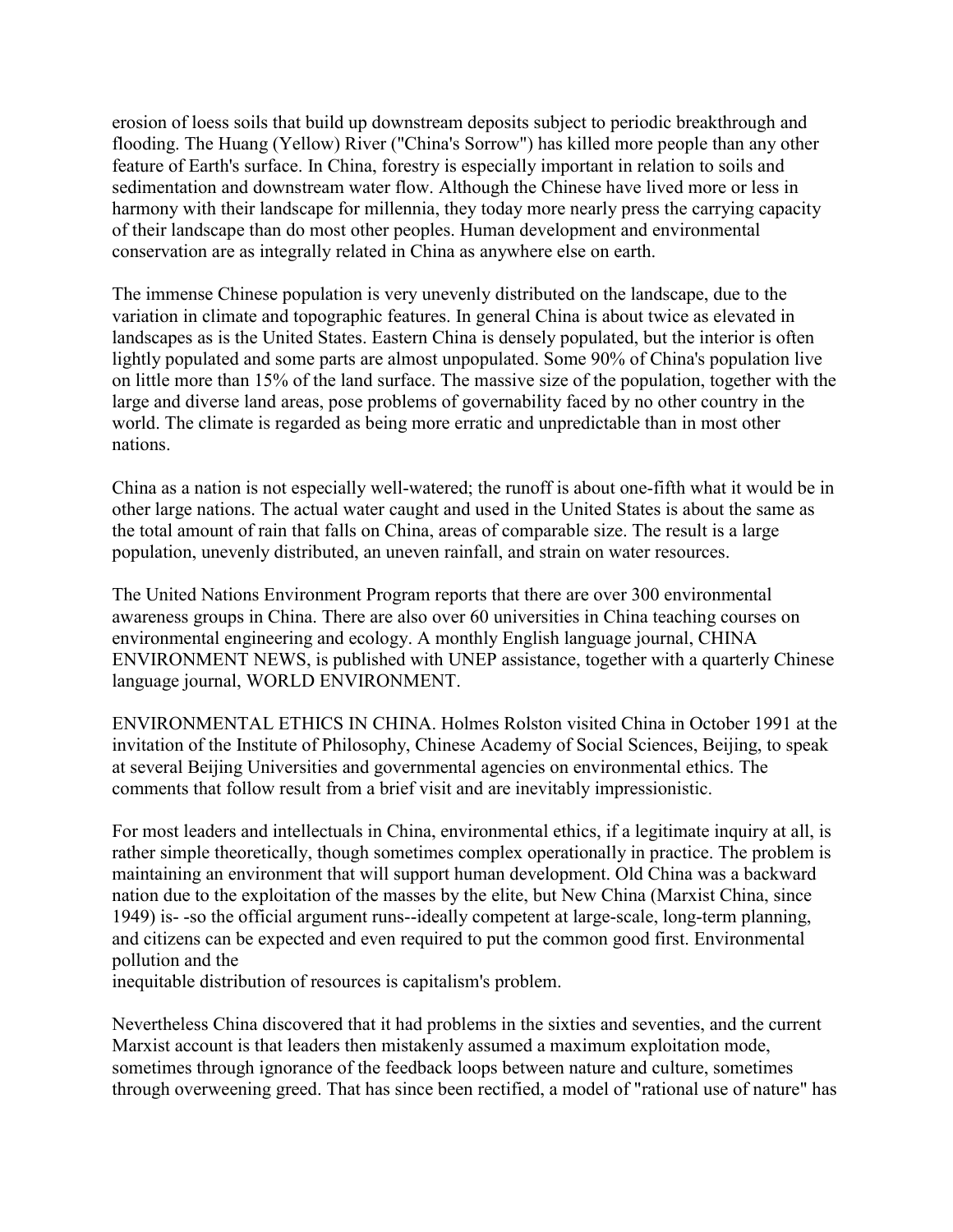replaced an irrational model. Society in harmony with nature is a better model than society exploiting nature.

The ethical issues are thought to arise mostly with distribution of what is desired and undesired. Much of China is subject to erratic and uncertain rainfall; usually there is either too much water or not enough. The question is who gets it when there is not enough and who gets it when there is too much. Likewise with food and pollutants. Especially with the Marxists, these may not be considered ethical questions, but questions of sound scientific management. Managers, it can be assumed will know and seek the optimal common good. Citizens do not have the expertise to follow technical analyses of pollution distribution, although they may have to be educated what to do in the required cleanup.

Such issues at once intersect with the population problem, which is perhaps China's number one problem. This IS thought of as an ethical problem, though not particularly a problem in environmental ethics. Again early leaders of the New China made a serious mistake, thinking that rapid exploitation of nature under the new socialist regime would automatically take care of the population problem. Now, stern measures are required. Policies differ in regions of the country, especially in the autonomous regions, but the following is typical. One child is permitted and will receive a free high school education, free health care, and other benefits. With the second child, such benefits are canceled. With a third child various punitive measures begin; adverse pressures in the work unit step up; with a fourth child the parents are subject to being dismissed from their jobs. Reports (which need to be verified from better sources) are that in sections of the country where boy children are particularly desired, this sometimes means that girl babies are less well cared for in early infancy, or even let die, in the hopes of having a son the second time around.

In "urban management" style environmental ethics, wildlife, wildlands, endangered species, ecosystem integrity, animal rights will never be mentioned. The native wildlife has been gone for centuries, although the pariah species of civilization remain (English sparrows, pigeons, magpies, mice, rats). The streams do need to be kept pure enough for edible fish and invertebrates (prawn, shrimp) that the Chinese enjoy. The markets are full of animals to eat, still alive or recently slaughtered (no refrigeration), including dogs. If asked whether there any vegetarians by conviction, one gets the reply that some Buddhists formerly believed this (following from AHIMSA, non-injury, the first Buddhist commandment), but that Buddhism is gone, and that the vegetarian Buddhists were mostly under the excessive sway of Indian Buddhists anyway. Most Chinese Buddhists were too practical to be serious vegetarians.

Dogs are not permitted in the cities, though cats can be kept as pets. Many fox skins were for sale in the stores.

THE CHINESE ACADEMY OF SOCIAL SCIENCES AND INSTITUTE OF PHILOSOPHY. The Chinese Academy of Sciences was one unit until 1977, when, for political reasons, it was separated into the Chinese Academy of (Natural) Sciences and the Chinese Academy of Social Sciences. There are about 80,000 persons in the Chinese Academy of Sciences. There are about 5,000 persons now attached to the Chinese Academy of Social Sciences, and it does not receive particularly good support as the government is not altogether happy with some of the free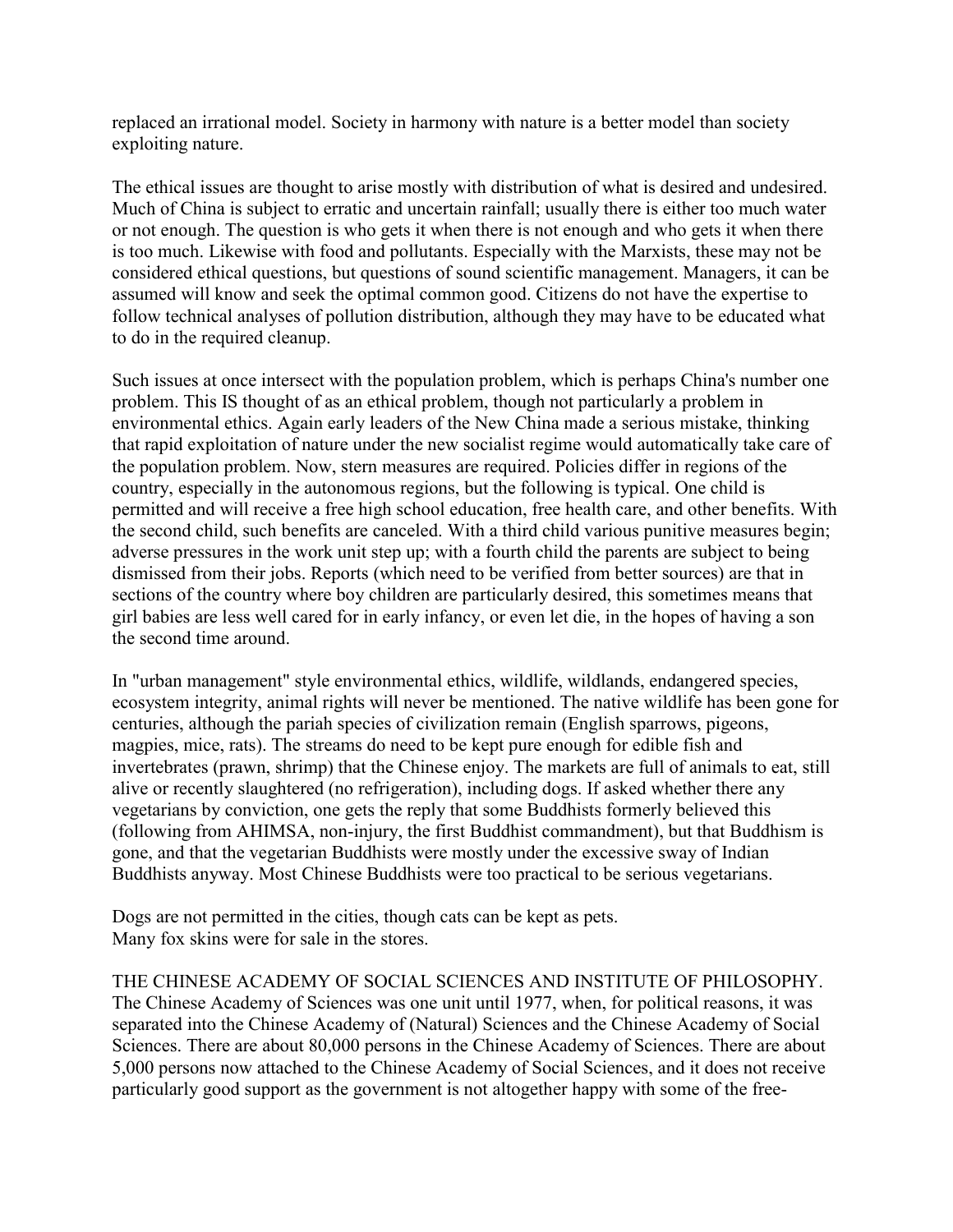thinking elements there. Within the Chinese Academy of Social Sciences there are various institutes, one of which is the Institute of Philosophy. The Chinese do not have any field called the humanities, though they do have art, music, and literature, outside the social sciences.

The Institute of Philosophy contains about 260 philosophers in about ten departments: Department of Historical Materialism, Department of Dialectical Materialism, Department of History of Traditional Chinese Philosophy, Department of Dialectics of Nature, Department of Ethics, Department of Aesthetics, Department of History of Western Philosophy, Department of Modern Western Philosophy, Department of Logics.

The Chinese do philosophy of nature under the term "dialectics of nature," which for them also includes philosophy of science. In addition to the Department of Dialectics of Nature in the Chinese Academy of Social Sciences, the Chinese Academy of Sciences has a Department of the Dialectics of Nature in the Graduate School.

A principal philosopher interested in environmental ethics is Professor Yu Mouchang, who is a research professor with the Institute of Philosophy, Chinese Academy of Social Sciences. He has been there over thirty years, been reading environmental philosophy for ten years. See bibliography below.

Rolston lectured at the following places:

(1) Graduate School, Chinese Academy of Social Sciences. (2) People's University. (3) Chinese Academy of Social Sciences, Institute of Philosophy. Hosts included: Professor Chen Ying, Director, Department of Ethics, Institute of Philosophy, and Secretary, Chinese Society of Ethics; Professor Luo Guojie, Vice- President of the People's University of China and Chairman, Chinese Society of Ethics; Professor Wei Ying-Min, Director, Section of Ethics, Department of Philosophy, Beijing University, and Vice-Chairman of the Chinese Society of Ethics; Dean Li Bochun, Department of Dialectics of Nature, Graduate School, Chinese Academy of Sciences; Qiu Renzong, Senior Researcher, Institute of Philosophy.

(4) Research Center for Eco-Environmental Sciences, Department of Systems Ecology. Host: Dr. Zhao Jungshu, Professor and Deputy Director. The Research Center for Eco-Environmental Sciences has about 700 persons, with about 30 in the Department of Systems Ecology. These thirty mostly study facets of human ecology.

(5) Qinghua University. Hosts: Professor Liu Yuang-Liang, Vice- Chairman, Department of Social Science, Tsinghua University; Professor Quan Yi, Department of Environmental Engineering, Director National Laboratory of Environmental Simulation and Pollution Control; Zeng Xiaoxuan, Department of Social Science.

(6) Beijing Agricultural University. Hosts: Professor Han Chun- Ru, Department of Agronomy; Professor Wang Hong Kang, Director of the Environmental Protection Major; Professors Zhang Xiang-Qin and Zheng Wufu, Social Science Department.

(7) Suzhou Institute of Urban Construction and Environmental Protection, with dinner at Suzhou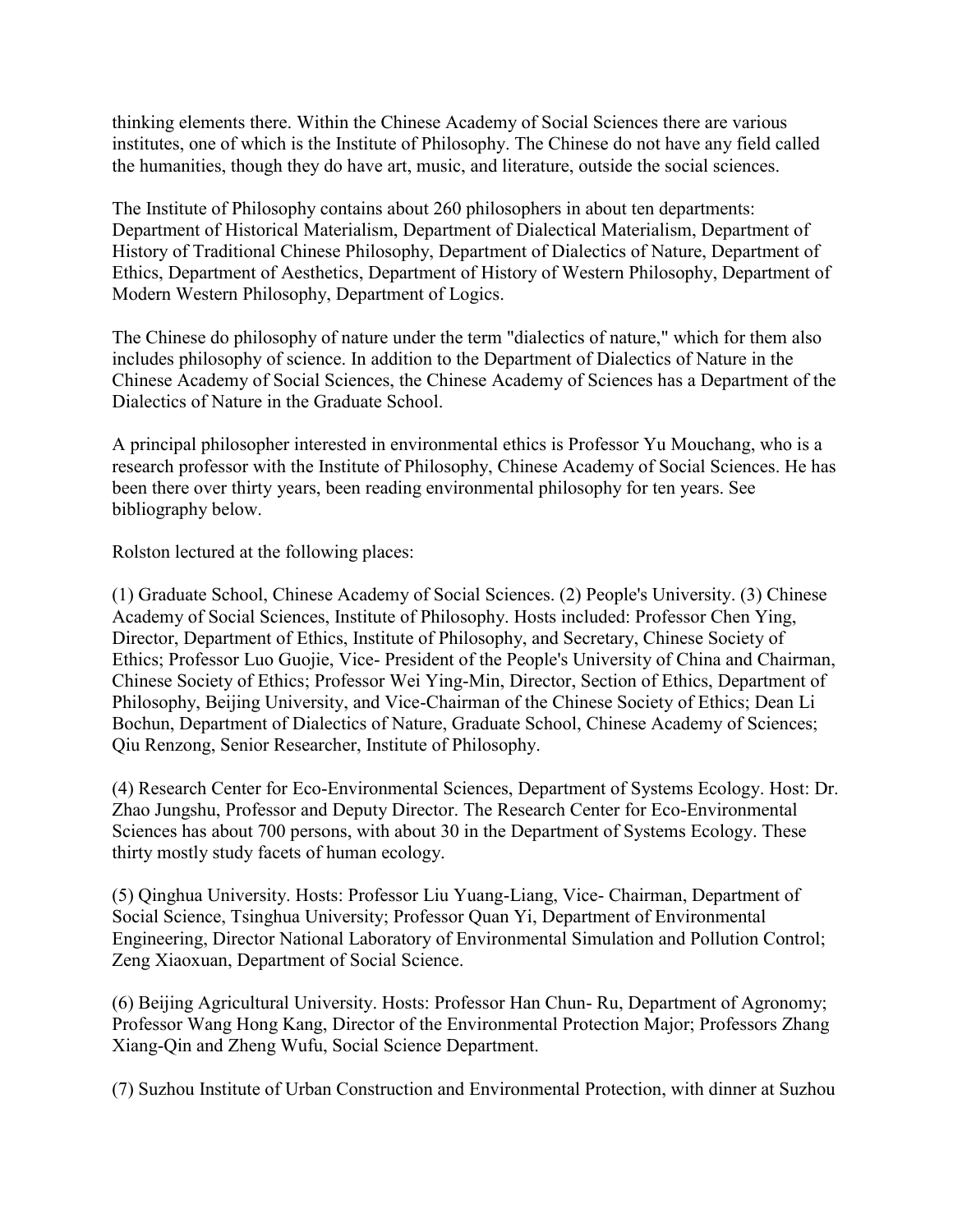University. Suzhou is a city about 50 miles inland from Shanghai. Host: Professor Xu Guangming, Marxism Teaching Office.

#### BIBLIOGRAPHY

--Qiu Renzong, editor-in-chief, GUOWAI ZIRANKEXUE ZHEXUEWENTI 1990 (INTERNATIONAL PHILOSOPHICAL PROBLEMS IN NATURAL SCIENCE 1990), Chinese Academy of Social Sciences, Institute of Philosophy. Bejing: Social Science Press, 1991. ISBN 7-5004-0885-4/B 181. There are section introductions, but all the articles are translations from Western books and journals. Section I is on Philosophy of Science: Scientific Materialism. Section II is on Science and Society: The Relationship between Human Beings and Nature. The section editor is Yu Mouchang, Institute of Philosophy, who gives an introduction to environmental ethics, "Current Focus of the Study of the Relationship between Human Beings and Nature." The section contains three articles (1) G. A. Davedova, "Problems of the Relationship between Human Beings and Nature in Marxist Historical Philosophy" (pp. 104-129, translated from Russian; (2) M. B. Kushkova, Human Beings and Nature (pp. 130-145, translated from Russian; (3) Holmes Rolston, III, "Is There an Ecological Ethic? (pp. 146-157, translated by Ye Ping (Northeast Forestry University, Harbin) from English in PHILOSOPHY GONE WILD, originally in ETHICS. Section III is on Philosophical Problems of Nature: the Self-Organization of Nature. It contains a dozen articles, for example Ilya Prigogine on irreversible thermodynamics and several articles inquiring how evolutionary creation has taken place through the self- organization of nature. The book has just been released; they claim it has sold well, though many books of this kind in China are as much "distributed" to libraries and agencies as sold. Already about 3000 copies have been sold or distributed.

--Yu Mouchang, SHENG TAI LUN LI XUE (ECOLOGICAL ETHICS). Xi'an (in Shaanxi Province): Science and Technology Press, forthcoming. The manuscript was completed in 1988, but is still in press.

--Yu Mouchang, SHENG TAI XUE ZHE XUE (ECOLOGICAL PHILOSOPHY). Kunming: People's Press of Yunnan Province. The manuscript was completed in 1991, and the work is likely to be in press several years.

--Yu Mouchang, SHENG TAI XUE DE XIN XI (ECOLOGICAL INFORMATION) Shenyang (in Liaoning Province): Science and Technology Press of Kiaoning Province, 1982). Written for a popular audience to introduce some fundamental ecological ideas, at a time when ecology was a new subject in China.

--Yu Mouchang, DAN DA SHEHUI YU HUAN JING KE XUE (CONTEMPORARY SCIENCE AND ENVIRONMENTAL SCIENCE) Shenyang (in Liaoning Province): People's Press of Liaoning Province, 1986. 300 pages.

--Yu Mouchang, "Sheng Tai Lun Li Xue," ("Ecological Ethics"). Chapter 12, pages 297-308, in Chen Ying, XIAN DAI LUN LI XUE (MODERN ETHICS). Chong Qing (in Sichuan Province): Chong Qing Press, 1990. Introduces Aldo Leopold's land ethic, as interpreted by Holmes Rolston and J. Baird Callicott.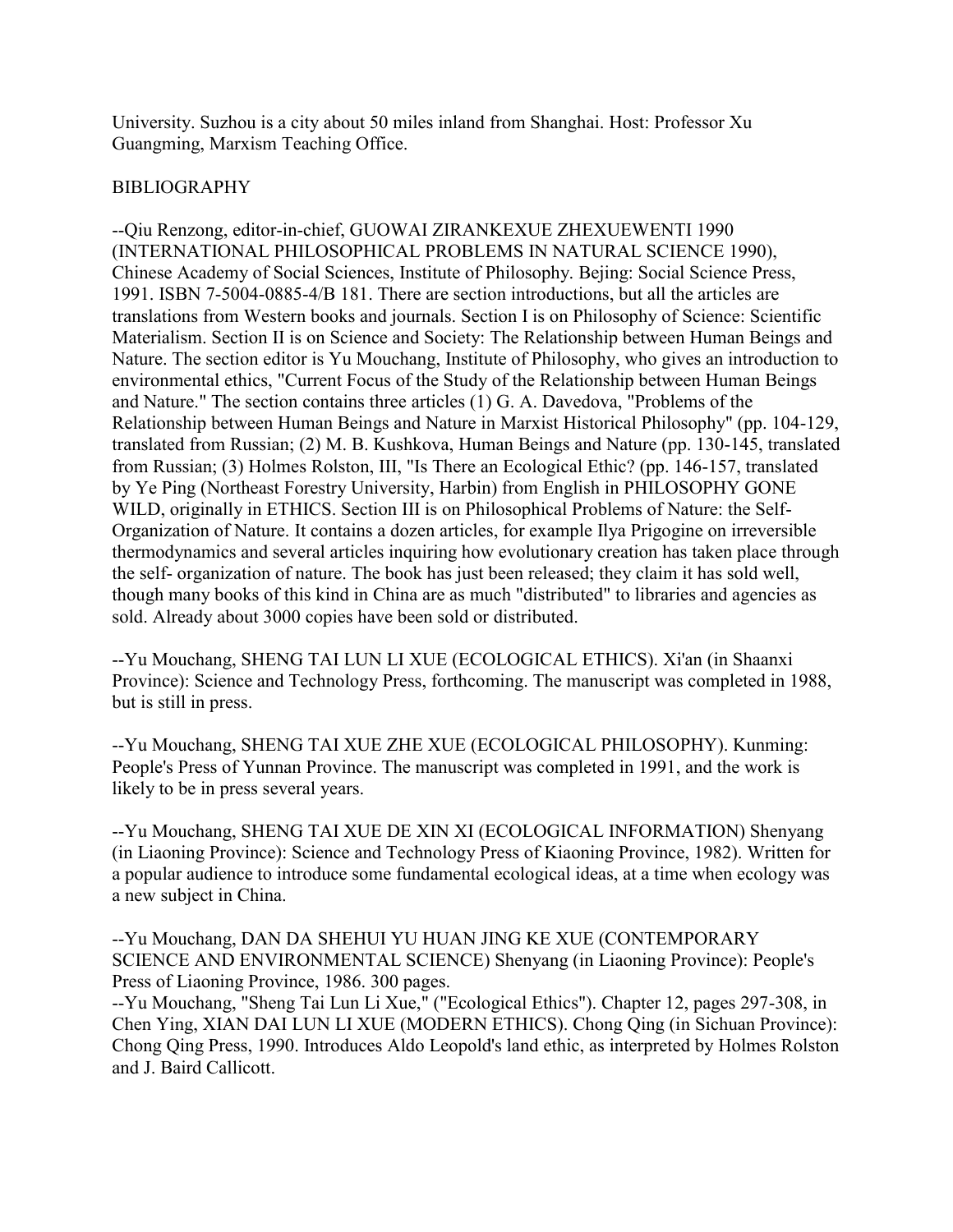--Two articles from ENVIRONMENTAL ETHICS have been translated into Chinese. The first is Richard Cartwright Austin, "Beauty: A Foundation for Environmental Ethics" (Fall 1985), translated by Yu Hui (the daughter of Yu Mouchang, above, who teaches English at Bejing University) and appeared in ZIRANKEXUE ZHEXUEWENTI (PHILOSOPHICAL PROBLEMS IN THE NATURAL SCIENCES) 1988, no. 1, pp. 85-92.

--The second is J. Baird Callicott, "The Metaphysical Implications of Ecology" (Winter 1986), translated by Yu Hui, and appeared in ZIRANKEXUE ZHEXUEWENTI (PHILOSOPHICAL PROBLEMS IN THE NATURAL SCIENCES) 1988, no. 4, pp. 66-74.

This journal was published by the Institute of Philosophy from 1978-1990, but they were forced to stop publication when their financial support from the government was withdrawn.

--Wang Rusong, editor in chief, Zhao Jingzhu and Dai Xiaolong, editors, HUMAN ECOLOGY IN CHINA: ANNUAL REPORT OF THE DEPARTMENT OF SYSTEMS ECOLOGY 1989, Research Center for Eco-Environmental Sciences, Chinese Academy of Sciences. Bejing: China Science and Technology Press, 1990. 251 pages, all in English. The reports are apparently seldom printed in English but this one was made possible by a UNESCO Man and the Biosphere grant.

--NONG YE ZHE XUE JI CHU (THE BASIS OF A PHILOSOPHY OF AGRICULTURE), by a Working Group of the Chinese Society of Dialectics of Nature. Bejing: Science Press, 1991. 361 pages. Entirely in Chinese. A contact and one of the working group is Zhang Xiang-gin, Bejing Agricultural University, Bejing China. She is also one of the authors.

--Holmes Rolston, III and James E. Coufal, "A Forest Ethic and Multivalue Forest Management," translated into Chinese, and used in an inside staff news source, INFORMATION ABOUT ECOPHILOSOPHY, at Northeast Forestry University. Publication forthcoming. Translated by Ye Ping, Social Science Department, Northeast Forestry University, 150040 Harbin, China.

--Leopold, Aldo, "The Land Ethic," translated by Ye Ping, a philosopher at Northeast Forestry University.

--Rolston, Holmes, III, "Values in Nature," translated by Yu Goping, an economist at Northeast Forestry University

Both are translated into Chinese in a special issue of INFORMATION OF ECOPHILOSOPHY, an occasional publication of the Research Office in Ecophilosophy of the Northeast Forestry University, Harbin, 1989, No. 2.

--Ye Ping (see above), "Man and Nature: A Review of Western Ecological Ethics" (in Chinese), TZU-JAN PIEN-CHENG-FA YEN-CHIU (STUDIES IN DIALECTICS OF NATURE) 7(no. 11, 1991):4-13, 46. Published by the Chinese Association for the Dialectics of Nature.

--Ye Ping (see above) has a series of six short articles on environmental ethics in LIN-YEH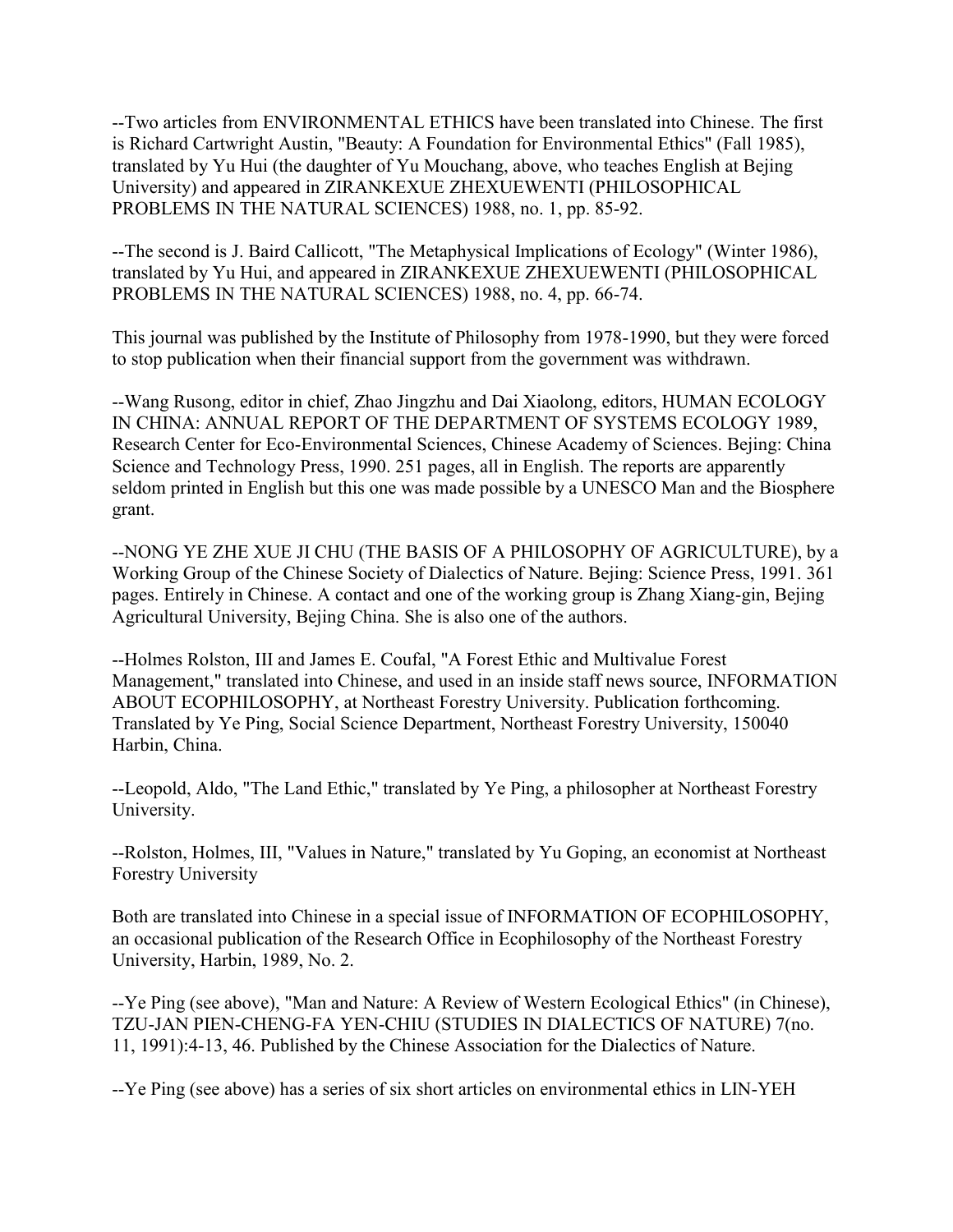YöEH PAO (FORESTRY MONTHLY) (in Chinese) running from August through December 1991. "1. What Is an Ecological Ethics?", July, no. 7; "2. The Conception of an Ecological Ethics," August, no. 8; "3. The Growth of an Ecological Ethics," September, no. 9; "4. The Present Situation in Ecological Ethics," October, no. 10; "5. Ecological Ethics Applied to Forestry Management," November, no. 11; and "6. Ecological Ethics and `Two-Crisis' Countermeasures," December, no. 12. The two crises are that waste materials in air pollution harm the Earth in two ways: destroying forests and creating a greenhouse effect.

--Lester Ross, ENVIRONMENTAL POLICY IN CHINA. Bloomington, ID: Indiana University Press, 1988. 240 pages. Ross maintains that "exhortation and environmental ethics" (p. 60) have been massively tried in China and massively failed. By this he means that earlier Marxist environmental campaigns, such as those for reforestation, exhorted the Chinese to good environmental citizenship, to do what was in the larger public interest, such as plant trees for future generations, and that, although this resulted in the largest tree planting program in human history during waves of enthusiasm, the tree programs failed because there was no sustained monitoring and interest waned as soon as the enthusiasm passed. The trees died for lack of care. No one owned them; everybody owned them. In contrast, all that will work is programs that appeal to the self-advantage of the person over a foreseeable future, such as woodlot planting for fuel. Somebody owns the trees. Or at least is entitled to the wood and responsible for their care. Incentive changes behavior, not moral exhortation. Richardson, see below (p. 180), is not so sure.

--S. D. Richardson, FORESTS AND FORESTRY IN CHINA (Corvelo, CA: Island Press, 1990). 353 pages. Excellent, thorough, by a New Zealand forester who has observed forestry in China over thirty years. Balanced portrayal of the successes against the massive failures. An earlier book, of which this is a major revision, is FORESTRY IN COMMUNIST CHINA, 1966.

--Vaclav Smil, THE BAD EARTH: ENVIRONMENTAL DEGRADATION IN CHINA. Armonk, NY: M. E. Sharpe, Inc. and London: ZED Press, 1984. 245 pages. Extensive account of serious environmental degradation and highly critical of the Maoist government and massive, bumbling Chinese bureaucracy. Deforestation and resulting erosion and flooding is China's most serious environmental problem. Much of this results from Marxist idealism about growing grain in unsuitable areas. The land use mistakes, when coupled with population, growth, have China on a disaster course. The silting of the Huang (Yellow) River is one of the most intractable environmental problems on Earth. The most fundamental problem is not population size, or relative poverty, or political instability; it is a staggering mistreatment of the environment, which will prove the most serious check on China's reach toward prosperity. Smil is a geographer at the University of Manitoba.

--Li Wenhua and Zhao Xianying, CHINA'S NATURE RESERVES (Bejing: Foreign Languages Press, 1989), 190 pages. Li Wenhua is one of China's foremost ecologists; Zhao Xianying is a geobotanist who has studied in the United States. Quite useful general introduction to nature reserves in China. The rationale they give: resources, aesthetics, scientific research, environmental protection, education, tourism. Humans have, in the past, had the wrong attitude toward nature, one of exploitation. "We once judged our ability to squeeze nature for all its worth as an important indication of humankind's civilization and progress. Often as not, the cost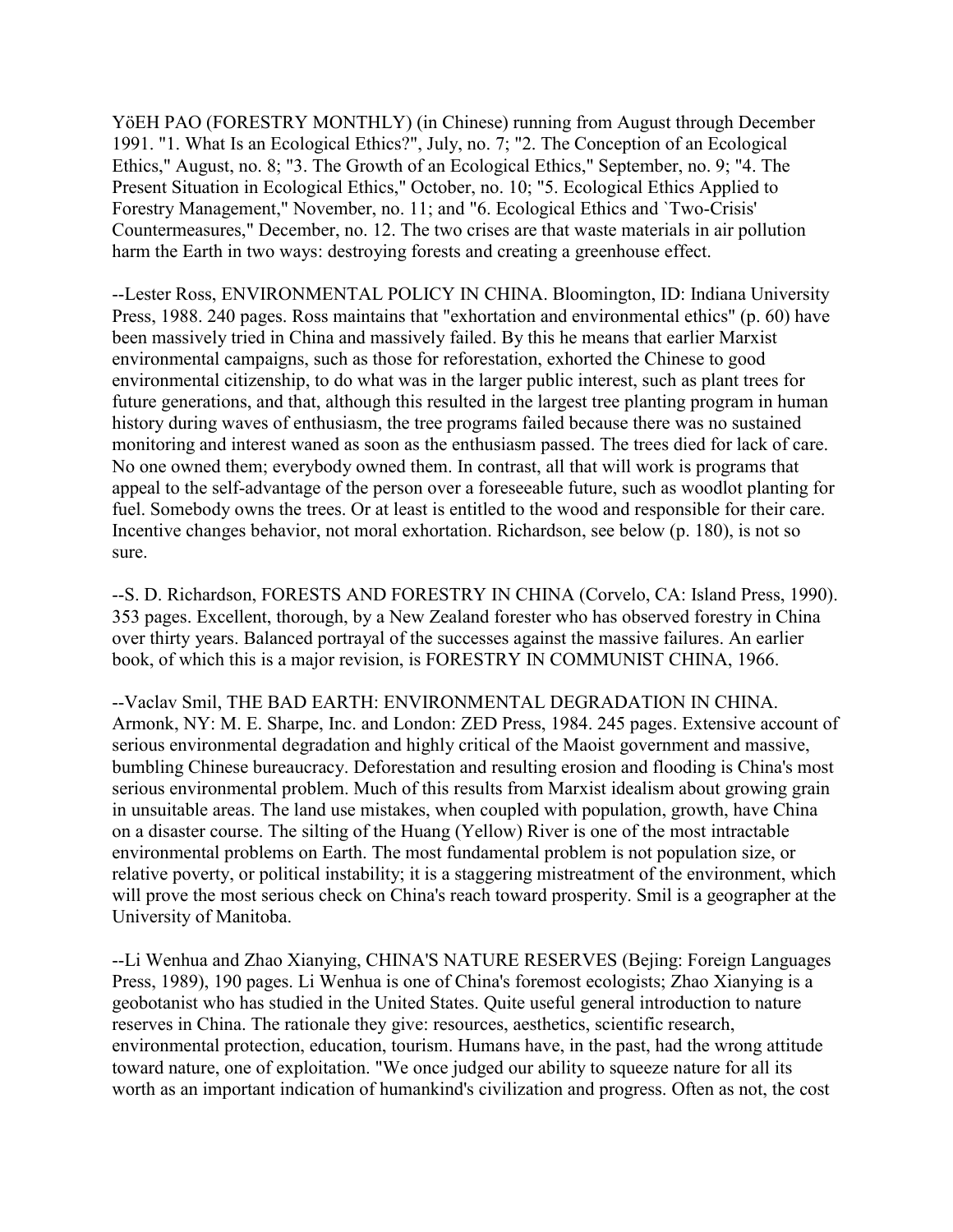of our conquests over nature was the devastation of those elements so vital to our own existence- -the earth's environment and natural resources. We were, in effect, destroying our own lifesupport system. Living in harmony with our planet means cherishing and protecting the natural world" (pp. 1-2).

China was late forming any conservation strategy. The first reserve was in 1956, and nineteen reserves were set up by 1966, but most of these gains lost in the Cultural Revolution. Since 1976 there has been steady improvement. By late 1981 there were 76 reserves, by 1986 there were 383. A goal is 500 reserves by 2000. But one must use considerable care; many of these are paper reserves only (the designation as a reserve of the forests that remain on a former Buddhist temple site, although the area may be much used).

--Xu Weishu, BIRDS IN CHINA (Beijing: Foreign Language Press, 1989). 72 pages. Short introduction to the birds of China.

URBAN ENVIRONMENTAL ISSUES. China never had and still does not have a long-distance food transportation system. Energy costs are too high and spoilage too great, without refrigeration. Farmers near the big cities supply locally, and most of what is eaten in Beijing is grown within 100 kilometers of the city. For several thousand years the urban wastes, mostly food wastes and excrement, all easily biodegradable, was recycled on the fields near the cities. Farm animals ate the garbage and the nightsoil went on the fields. Repeated crops of rice and vegetables did take their toll on soil nutrients and farmers were often eager to go to the cities and receive the free fertilizer. All that changed when the cities industrialized. Chemical fertilizer is available, cheaper if one takes into account the time and cost spent collecting the natural mature. Herbicides and insecticides are available and can be combined with the fertilizer (all applied by hand or with very simple machines. And the stuff coming down the sewers from the industries is toxic or not biodegradable.

## **Issues**

Momentum is gathering for the United Nations Conference on Environment and Development (UNCED) in Rio de Janeiro, June 1-15. Organizers are predicting that between 25,000 and 40,000 persons will attend the Earth Summit, or any of the dozens of pre, post, and simultaneous meetings taking place. There are delegations from 150 countries. The head of the U. S. delegation is E. U. Curtis (Buff) Bohlen, Assistant Secretary of State. Bohlen was formerly a Senior Vice-President with the World Wildlife Fund-U.S. The U. N. planning group is a Secretariat, operating out of Geneva, Switzerland, and New York. Three results have been hoped for, in particular: An Earth Charter, Agenda 21, and several Conventions. The Earth Charter will be a Magna Carta for the planet. Agenda 21 will be an environmental/development framework for institutional modification over the next decade, as the millennium turns to the 21st century. Four conventions have been attempted: (1) Forests, (2) Biodiversity, (3) Biotechnology, and (4) Climate, but it seems unlikely that more than two will survive the negotiating process. The U.S. has pushed for a binding agreement on forests, but developing nations meet this with some skepticism, the U.S. effort being undercut by the deliberately vague Bush position on the U.S.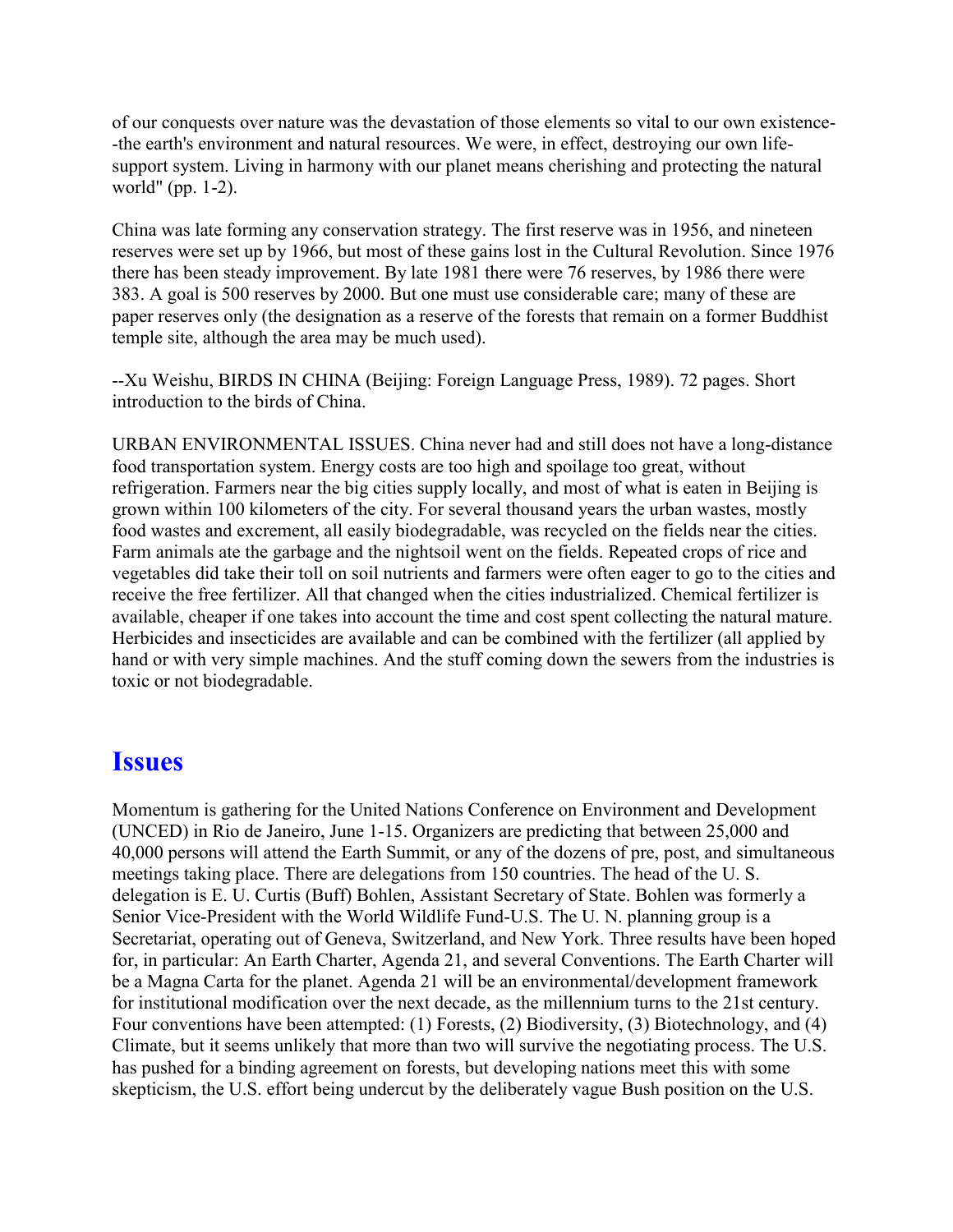old growth forests. The principal stumbling blocks on biodiversity and biotechnology conventions revolve around questions of access to genetic resources and technology transfer. The principal impediment to a climate convention is the U.S. unwillingness to accept the need for setting specific CO2 reduction targets as part of a strategy for stabilizing greenhouse gas emissions by the year 2000. The other major industrialized nations have all agreed to setting explicit national targets. Four meetings of the Preparatory Committee (PrepCom) have been or are being held, in Nairobi, Kenya in August 1990, in Geneva in March 1991, in Geneva, August-September 1991, and in New York, March 1992. AN INTRODUCTORY GUIDE TO THE EARTH SUMMIT is available from U. S. Citizens Network on UNCED, 300 Broadway, Suite 39, San Francisco, CA 94133.

President Jean Mayer of Tufts University convened an international meeting of presidents and other high administrative officers from twenty-two different nations. An outcome of this conference that has become known as the Talloires Declaration invites each University to subscribe to ten actions in the interest of environmental conservation and a sustainable future. The declaration is being widely circulated and many universities are adopting it.

The President's Environment and Conservation Challenge Awards are designed to recognize and encourage innovative solutions to environmental concerns. The President of the United States will present the awards annually at a White House ceremony, in connection with a symposium on the winning programs. Featured are quality in environmental management, building partnerships for environmental quality enhancement, innovative technology, and education and communication, with an "emphasis on educational programs that contribute to the development of a conservation and environmental ethic." Associated groups are the Council on Environmental Quality, the National Geographic Society, the Hearst Corporation, The Business Roundtable, and the World Wildlife Fund. Application forms and information from: President's Environment and Conservation Challenge Awards, The White House, Council on Environmental Quality, 722 Jackson Place, N. W., Washington, DC 20503. Phone 202/395-1154.

National Environmental Networks. A list of electronic networks, for computer modem access, is supplied by Douglas M. Smith, Phone 202/547-5171, and the list can be downloaded via computer. The list is divided into public access systems and private (at cost) systems. About a dozen networks, such as Econet, Global Action Network, and Environet (Greenpeace) are discussed, their advantages and disadvantages. (Thanks to Michael Losonsky.)

The Educational Testing Service has dropped an animal use question, under protest from Sigma Xi, the Scientific Research Society, especially the University of Iowa chapter. The Preliminary Scholastic Aptitude Text/National Merit Scholarship Qualifying Test is used to test high school students for their vocabulary. The 1990 version of the test contained the following question: Viewed against a century of public apathy, these long overdue stirrings of concern about the abuse of animals in scientific

research are nothing short of

A. a travail.

B. an oversight.

C. a breakthrough.

D. a legacy.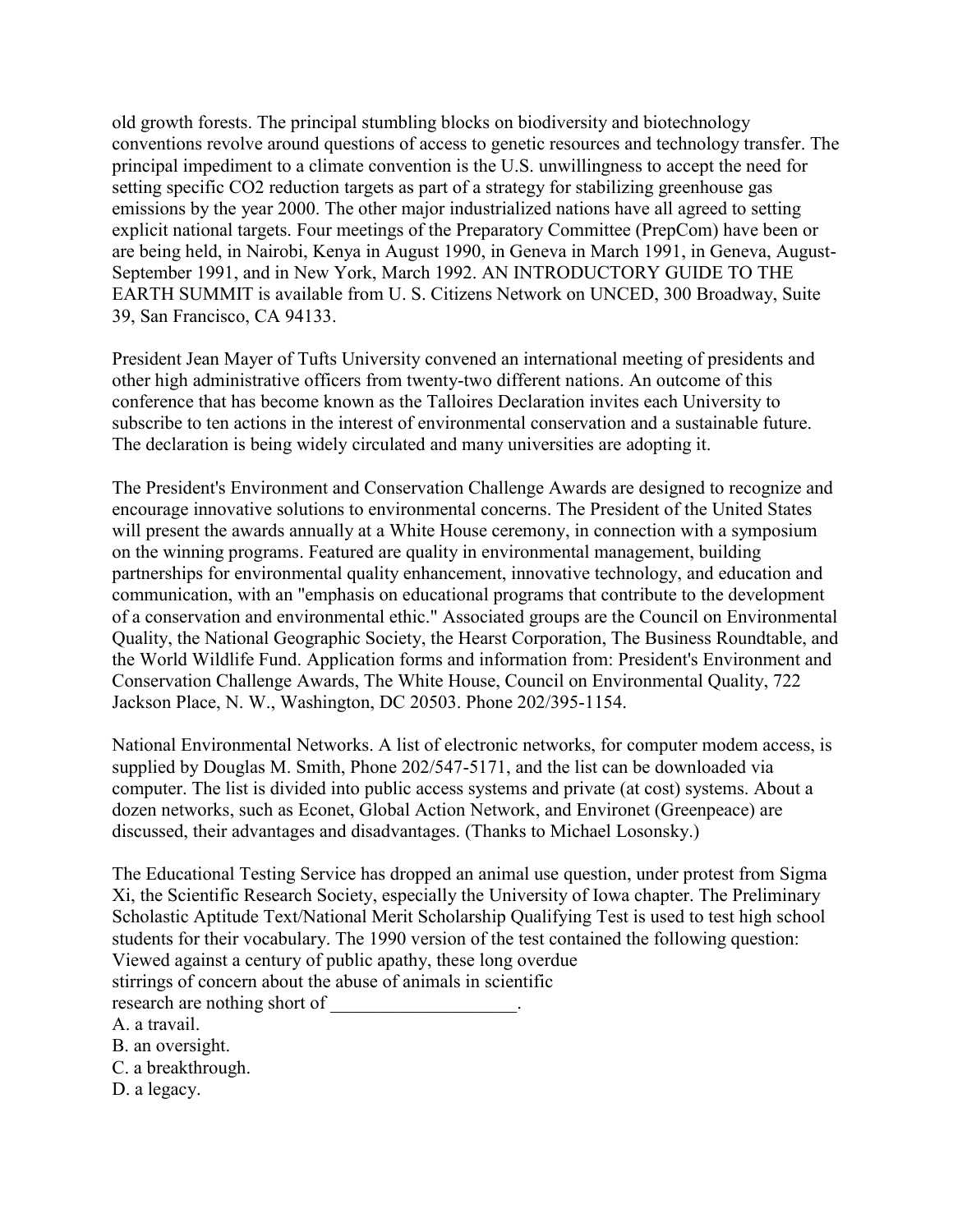E. an eon.

The ETS considers "C" correct. The Iowa Chapter President, Dr. JosÇ Rodr·guez, protested, "The teaching of biology in public schools is in danger of being hampered by those `animal rights' activists who disseminate the emotionally charged and erroneous message conveyed by your [the ETS] question. When an assertion of this type appears in a test distributed by a nationally respected company, it might be regarded as validation of the opinion expressed." More in SIGMA XI NEWSLETTER, November 1991, vol. 2, no. 1.

A "National Biodiversity Conservation and Environmental Research Act" has been proposed by Representative James Scheuer and Senator Daniel Moynihan, both New York Democrats. The proposal would make biological diversity a national goal, require that all federal programs be consistent with that goal, set up a senior interagency group to develop strategies to carry out the goal, and establish at the Smithsonian Institute a national center for biological diversity and conservation research.

Stephen Jay Gould on nature and ethics. "The pathways that have led to our evolution are quirky, improbable, unrepeatable and utterly unpredictable." We are here by a series of outrageously lucky accidents. "We may yearn for a `higher' answer but none exists. This explanation, though superficially troubling, if not terrifying, is ultimately liberating and exhilarating. We cannot read the meaning of life passively in the facts of nature. We must construct these answers ourselves- from our own wisdom and ethical sense. There is no other way." From THE MEANING OF LIFE by David Friend and the editors of LIFE, Little, Brown.

The Food and Agriculture Organization of the United Nations, Commission on Plant Genetic Resources, has drafted an INTERNATIONAL CODE OF CONDUCT FOR PLANT GERMPLASM COLLECTING AND TRANSFER, growing out of a meeting in Rome, April 15- 19, 1991, continued in a meeting in Rome, November 9-28. The draft is 13 pages long, with chapters on licensing, responsible collecting, responsibilities of users, and monitoring the code. "Without prejudicing the concept of Farmers' Rights and in order that the caretakers and the host country may also benefit directly from such collecting, the users of the germplasm should consider providing ... some form of compensation for the benefits derived from the use of its germplasm in the development of new, improved varieties and other products, on mutually agreed terms" (Chapter V, "Responsibilities of Sponsors, Curators and Users). Available from Food and Agriculture Organization of the United Nations, Distribution and Sales Section, Viale delle Terme di Caracalla, 00100 - Rome, Italy. Telephone: 57971.

Three animal rights groups have twice sued the New England Aquarium in Boston for mistreating the fish. The New England Aquarium last fall filed a \$ 5 million countersuit against its animal rights critics, claiming defamation and harassment.

The "Issues" section has to be shortened in this newsletter, due to space limitations.

## **Recent and Upcoming Events**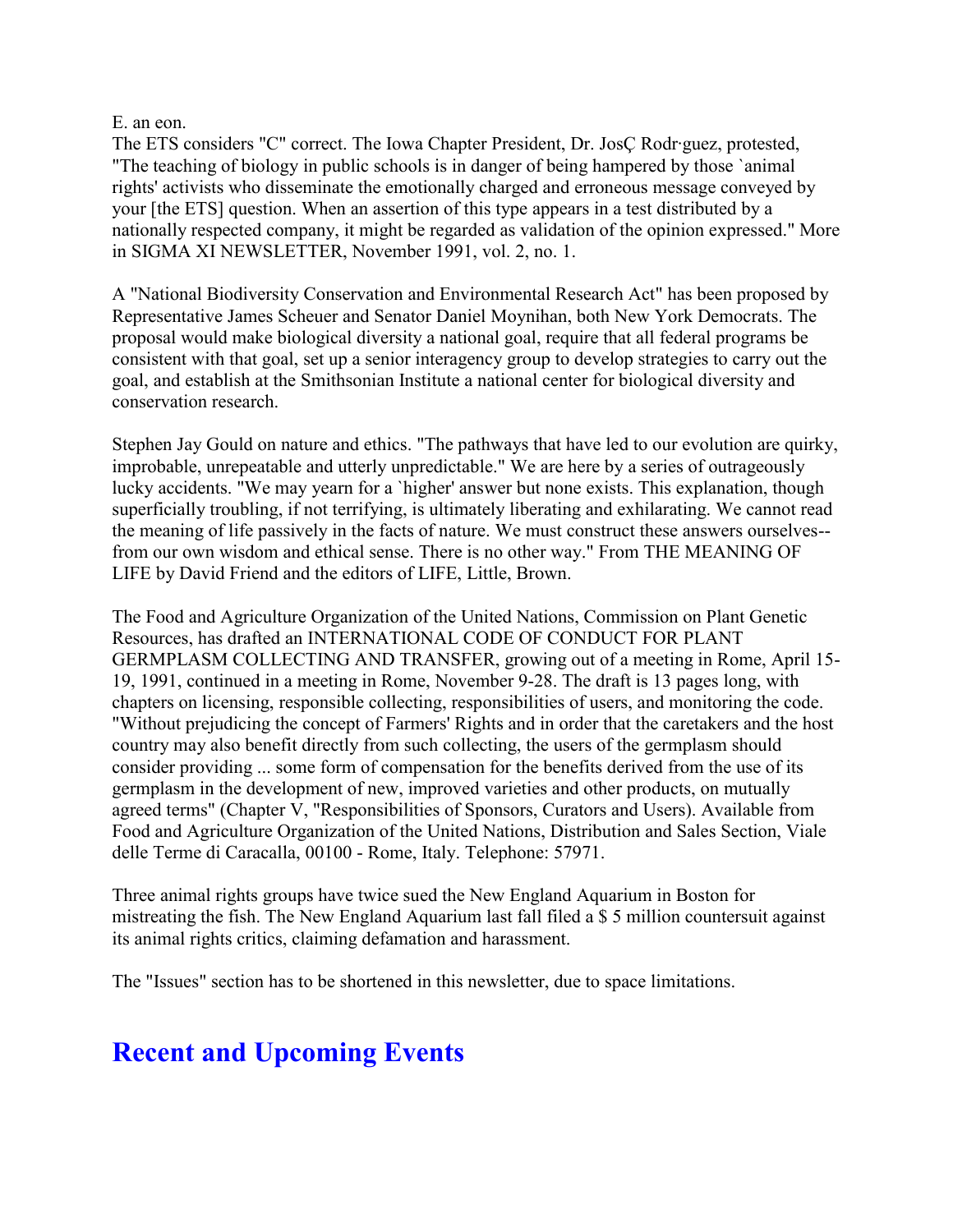--Nov. 5-12, 1991. Greek Orthodox Church conference on Orthodoxy and Environmental Conservation, on the island of Crete. This was the first such conference in the history of Orthodoxy. A contact is Martin Palmer, 9a Didsbury Park, Manchester M20 OLH, United Kingdom.

#### 1992

--January 20-22. Ethics and Simulation in the Service of Society, part of the 1991 Society for Computer Simulation Multiconference on Computer Simulation, Hyatt Newporter, Newport Beach, CA. With papers on the simulation of ecology and environmental issues, including risk assessment and evaluation, and the relations of computer simulation to biological conservation ethics and policy. Contact Helena Szczerbicka, Institut fÅr Rechnerentwurf und Fehlertoleranz, UniversitÑt Karlsruhe, 7500-Karlsruhe, Postfach W- 6980, Germany, Tel: Europe (.+49) 721 608 4216, or SCS, P. O. Box 17900, San Diego, CA 92177.

--January 20-22. International Conference on Improving Hunter Compliance with Wildlife Laws. Reno, Nevada. Contact: Robert M. Jackson, Coordinator, Regional and Environmental Studies, University of Wisconsin-La Crosse, La Crosse, WI 54601. Phone 608/785-8625.

--February 2. National Multidisciplinary Conference on Ethics and the Professions, University of Florida, Gainesville, includes an address by Laura Westra, "The Role and Function of Professional Codes of Ethics in Agriculture."

--February 10-21. 4th World Congress on Protected Areas, Cacacas, Venezuela.

--February 24-25. Seeking Common Ground: A Forum on Pacific Northwest Natural Resources, sponsored by the Western Forestry and Conservation Association at Portland, Oregon. Holmes Rolston is keynote speaker. Contact Richard Zabel, Western Forestry and Conservation Association, 4033 S. W. Canyon Road, Portland, OR 97221. Phone 503/226-4562.

--February 27-29. "The Global Village: Ethics and Values in a Shrinking, Hurting World," Miami, FL, with emphasis on higher education and the environment. See details earlier.

--March 9-April 4. UNCED Final PrepCom Meeting, New York.

--March 16-18. "Stability and Change in Nature: Ecological and Cultural Dimensions," a biophilosophical analysis of concern for the environment, in Budapest, Hungary.

--March 20-22, Midwest Environmental Ethics Conference, "Ecological Feminism," at Iowa 4-H Education and Natural Resources Center, Madrid, Iowa. Speakers: Elizabeth Dodson Gray, Karen Warren, Kristin Cashman, Andy Smith, Margot Adler, Pat Boddy, Danielle Wirth, Judith Plant. Co-sponsors include Iowa Department of Natural Resources, Iowa State University, and Iowa Department of Education. Contact: Iowa 4-H Foundation, Midwest Environmental Ethics Conference, 33 Curtis Hall, Iowa State University, Ames, IA 50011. Also, Teri Peterson: 515/294-1017 or Danielle Wirth: 515/242-6491 (w) or 515/438-2363 (h).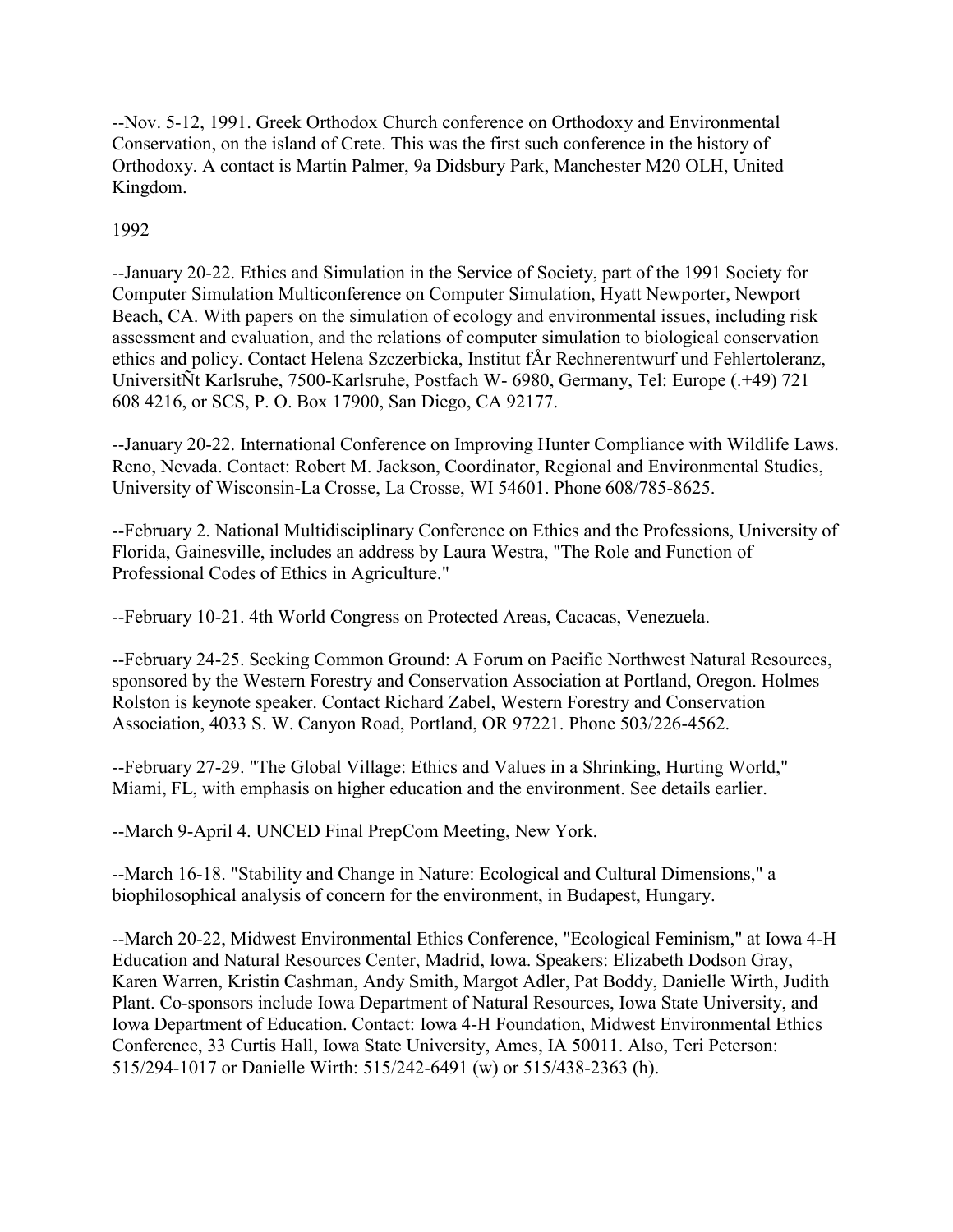--March 25-28. ISEE session at Pacific American Philosophical Association, at Portland, Oregon. See announcement above.

--March 28. ISEE panel jointly with American Catholic Philosophy Association, San Diego, CA. See details above.

--March 30-31. "International Perspectives on Business Ethics," conference at the Center for Business Ethics, Bentley College, Waltham, MA 02154-4705. Phone 617/891-3433. One of the themes is "the impact of multinational corporate operations on the environment and culture of host countries."

--April 3-5. "Conference on Earth Rights and Responsibilities: The Confluence of Human Rights and Environmental Protection," sponsored by the American Association for the Advancement of Science, and hosted by Yale Law School, at Yale University. See detailed announcement earlier.

--April 3-4. "Reconnecting with the Natural World," 1992 Mid- Atlantic Conference on College Teaching and Classroom Research, at Salisbury State University on the Eastern Shore, Maryland. Contact: Dr. B. A. Fusaro: Faculty Development Committee, Salisbury State University, Salisbury, MD 21801. Fax 301/543- 6068.

--April 5-7. "Theory Meets Practice," International Symposium on Environmental Ethics, at the University of Georgia, Athens. Sponsored by the University of Georgia and the Fondazione Lanza (Padua, Italy). See details under announcements.

--April 9-11. "Equitable and Sustainable Habitats," conference and annual meeting of the Environmental Research Association, at the University of Colorado at Boulder. Contact EDRA 23, Campus Box 314, University of Colorado, Boulder, C) 80309. Phone 303/492-6399.

--April 24-25. Central APA at Louisville, KY. Annual business meeting of ISEE. Program and details under announcements.

--May. World Conference of Indigenous Peoples on Environment and Development, Rio de Janeiro, Brazil.

--May 17-20. Fourth North American Symposium on Social Science in Resource Management, University of Wisconsin, Madison. One of the general themes is environmental ethics; another is ethnic minorities and the environment. Contact: Donald R. Field, School of Natural Resources, College of Agricultural and Life Sciences, 1450 Linden Drive, Madison, WI 53706.

--May 25-29. Conference on Ethics and Environment, in Porto Alegre, RS, Brazil, preparatory to UNCED in Rio. See details earlier.

--June 1-12. United Nations Conference on Environment and Development to be held in Rio de Janiero, Brazil.

--June 9-11, The Second International Conference on Public Service Ethics takes place in Siena,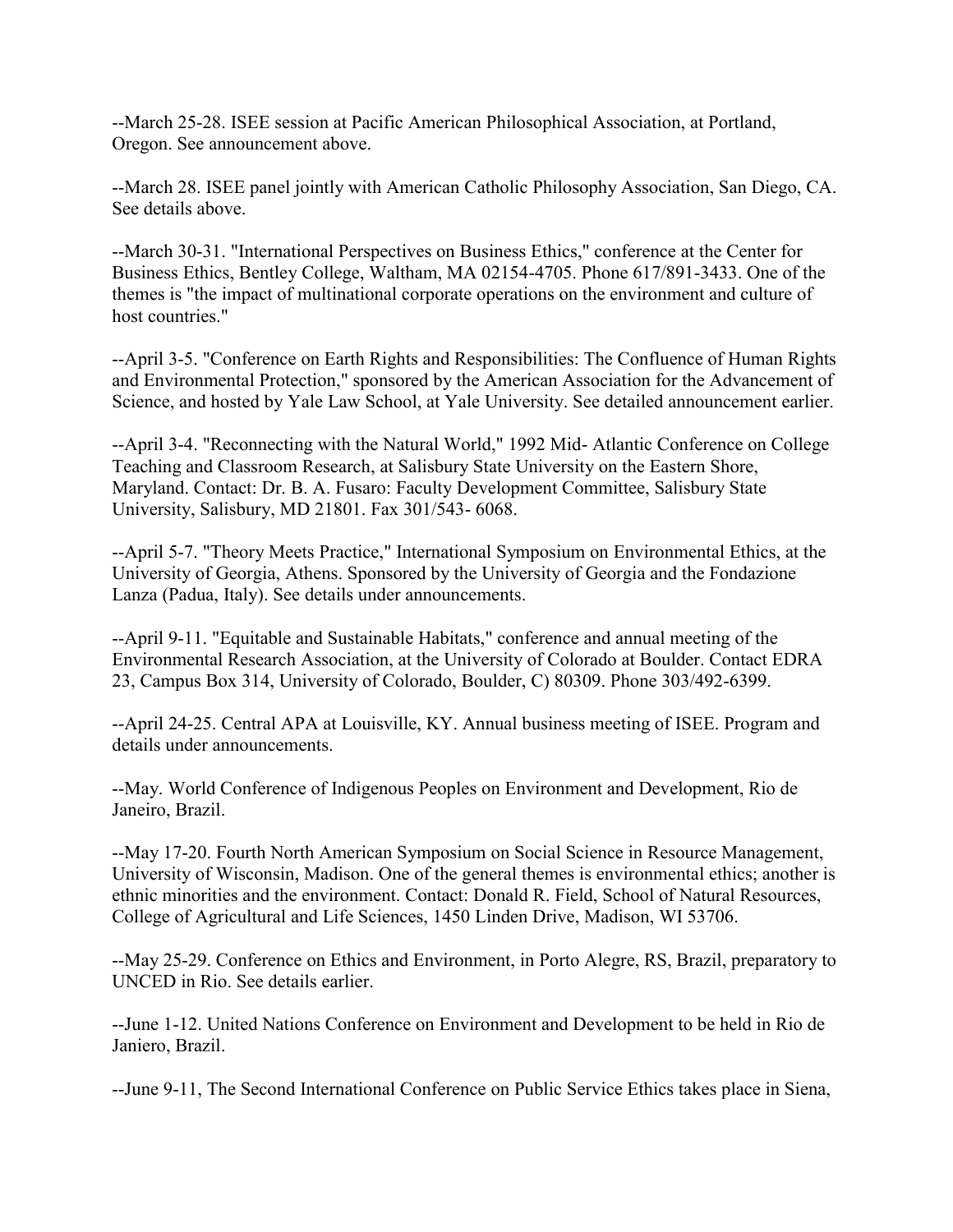Italy. The theme is, "The Ethical State and the Efficient State: Are They in Conflict." Contact Edwin M. Epstein, Walter A. Haas School of Business, 310 Barrows Hall, University of California, Berkeley, CA 94720. Phone 415/642-4849. Fax 415/642-2826. Conference fees are \$ 300.00 U.S. and hotel prices from \$ 70 for singles.

--June 21-27. International Development Ethics Association (IDEA), Third International Conference on Ethics and Development, Universidad Nactional Autonoma de Honduras, June 21-17, 1992. See details earlier.

--June 28-July 2. Joint ISEE meeting with the Society for Conservation Biology, at the Virginia Polytechnic Institute and State University, Blacksburg, VA. See details earlier.

--July 11-13. Second World Congress on Violence and Human Coexistence, Montreal. ISEE Roundtable on environmental violence and ecofeminism. See details earlier.

--July 25-August 1. "Global Ecology and Human Destiny," will be the theme of the Star Island Conference, the annual conference of the Institute on Religion in an Age of Science (IRAS), held on Star Island, a Unitarian retreat center off the coast of Portsmouth, NH. Speakers include Holmes Rolston, Frederick FerrÇ, and Paul E. Lutz. Contact the conference chair, Karl Peters, Department of Philosophy and Religion, Rollins College, Winter Park, FL 32789.

--September 23-26. "The Biophilia Hypothesis: Empirical and Theoretical Investigations," limited participation conference, Woods Hole, MA. Papers by Stephen Kellert, E. O. Wilson, Jared Diamond, Madhav Gadgil, Aaron Katcher, Barry Lopez, Lynn Margulis, Gary Nabhan, Gordon Orians, David Orr, Holmes Rolston, Michel SoulÇ. James Tooby, on human genetic dispositions to love and care for the natural world.

--October 2-4, "Human Ecology: Crossing Boundaries," Sixth Meeting of the Society for Human Ecology, Snowbird, Utah. The meeting emphasizes the role of human ecology in spanning boundaries between traditional disciplines, theory and practice, individuals and society and the social, biological, and physical environments. A wide variety of papers and presentations is planned, with papers on environmental ethics encouraged. Submit papers and contact: Scott D. Wright, FCS Department, University of Utah, 228 AEB, Salt Lake City, Utah 84112. Phone 801/581-8750. Fax 801/581-3007.

--November 8-12. Environmental Ethics: Implications for Natural Resource Management, in the Lake Placid/Saranac High Peaks area of upstate New York. Holmes Rolston is a speaker. Sponsored by Environmental Systems Associates, and others. Contact Frank P. Dorchak, Jr., Environmental Systems Associates, Box 69, RR 2, Rt. 11B, Dickinson, NY 12930.

1993

--July 20-23, 1993. Royal Institute of Philosophy Conference, Philosophy and the Natural Environment, Cardiff, Wales. Contact Robin Attfield and Andrew Belsey, Philosophy Section, University of Wales College of Cardiff, P. O. Box 94, Cardiff CF1 3XE, U.K.